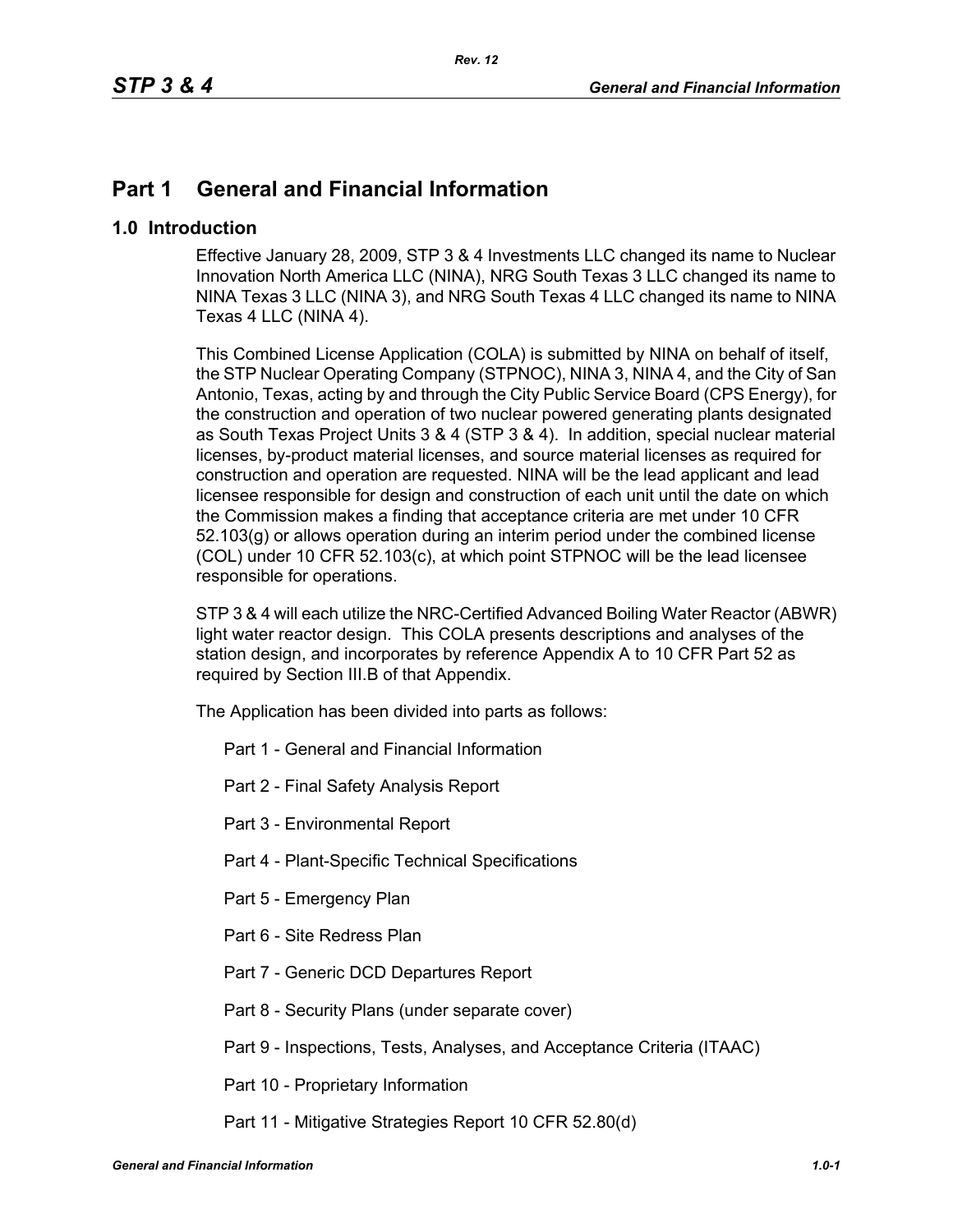Two complete COLAs were submitted. One included proprietary and security sensitive information that is subject to a request for withholding from public dissemination. The other has such information redacted and is available for public dissemination.

Subsequent COLA revisions will submit only the COLA Parts impacted by the current revision. The unaffected COLA Parts will remain valid at their last submittal revision level.

Proprietary information shall be marked in the COLA file as follows:

The beginning of the proprietary information shall be marked with the designation '[s#]' and the designation '[e#]' at the end of the proprietary information. The "#" shall be a number between 1 and 7, denoting the reason the information is being requested to be withheld from public disclosure as proprietary. The number designation is in accordance with NRC Regulatory Issue Summary 2004-11: "Supporting Information Associated with Requests for Withholding Proprietary Information."

The number designators indicating the reason the information is being requested to be withheld from public disclosure as proprietary, are as follows:

- *(1)* The information is considered Security Sensitive. (Short title: Security Sensitive)
- *(2)* The information reveals the distinguishing aspects of a process (or component, structure, tool, method, etc.) whose use by any of the submitter's competitors, without a license from the submitter, would constitute a competitive economic disadvantage to the submitter. (Short Title: Distinguishing Aspects of a Process)
- *(3)* The information consists of supporting data, including test data, relative to a process (or component, structure, tool, method, etc.), and the application of the data secures a competitive economic advantage, as described more fully in the affidavit. (Short Title: Supporting Data Relative to a Process)
- *(4)* Use by a competitor of the information would reduce the competitor's expenditure of resources, or improve its competitive position, in the design, manufacture, shipment, installation, assurance of quality, or licensing of a similar product. (Short Title: Competitive Advantage)
- *(5)* The information reveals cost or price information, production capacities, budget levels, or commercial strategies of the submitter or customers or suppliers. (Short Title: Financial and Commercial)
- *(6)* The information reveals aspects of privately funded development plans or programs of commercial value to the submitter or owner of the information. (Short Title: Development Plans)
- *(7)* The information consists of patentable ideas. (Short Title: Patentable Ideas)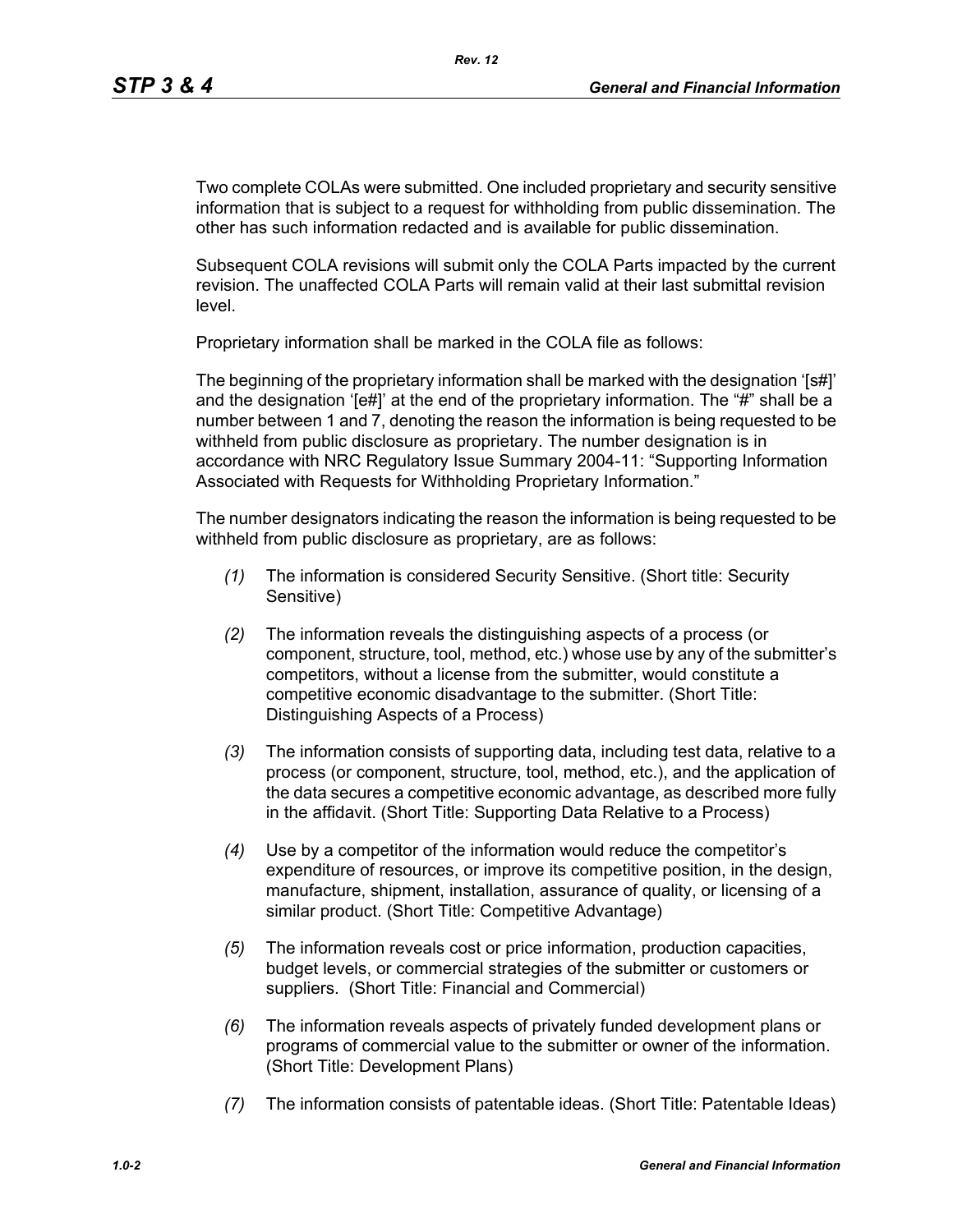The number will serve as notification to the NRC of the reason the information is being requested to be withheld from public disclosure.

# **1.1 License Actions Requested**

The purpose of this COLA is to obtain NRC approval to construct and operate two nuclear powered generating plants. The plants will be located at the existing South Texas Project Electric Generating Station in Matagorda County, Texas.

In support of this objective, NINA requests the following license actions:

- **EXECT** License NINA, pursuant to Section 103 of the Atomic Energy Act of 1954, as amended (the Act), and 10 CFR Part 52 to construct, possess, and use South Texas Project Unit 3 at the designated location in Matagorda County, Texas. It is requested that the license contains provisions that include the applicable licenses under 10 CFR Parts 30, 40, and 70 (including Reporting Criteria of 10 CFR 70) to receive, possess, and use at any time such quantities of source, byproduct and special nuclear material as needed to construct the utilization facility and transition the utilization facility to STPNOC for operation on the date on which the Commission makes a finding that acceptance criteria are met under 10 CFR 52.103(g) or allows operation during an interim period under the combined license under 10 CFR 52.103(c).
- License STPNOC pursuant to Section 103 of the Act and 10 CFR Part 52 to possess, use, and operate South Texas Project Unit 3 at the designated location in Matagorda County, Texas, beginning on the date on which the Commission makes a finding that acceptance criteria are met under 10 CFR  $52.103(q)$  or allows operation during an interim period under the combined license under 10 CFR 52.103 (c). It is requested that the term of the license be for a period of 40 years from the date on which the Commission makes a finding that acceptance criteria are met under 10 CFR 52.103(g) or allows operation during an interim period under the combined license under 10 CFR 52.103(c), and contains provisions that include the applicable licenses under 10 CFR Parts 30, 40, and 70 (including Reporting Criteria of 10 CFR 70) to receive, possess, and use at any time such quantities of source, byproduct, and special nuclear material as needed to operate the utilization facility.
- License NINA 3 and CPS Energy pursuant to Section 103 of the Act and 10 CFR Part 52 to possess South Texas Project Unit 3 and own a 92.375% and a 7.625% undivided interest, respectively, therein, at the designated location in Matagorda County, Texas. It is requested that the term of the license be for a period of 40 years from the date on which the Commission makes a finding that acceptance criteria are met under 10 CFR 52.103(g) or allows operation during an interim period under the combined license under 10 CFR 52.103(c).
- License NINA pursuant to Section 103 of the Act and 10 CFR Part 52 to construct, possess, and use South Texas Project Unit 4 at the designated location in Matagorda County, Texas. It is requested that the license contains provisions that include the applicable licenses under 10 CFR Parts 30, 40, and 70 (including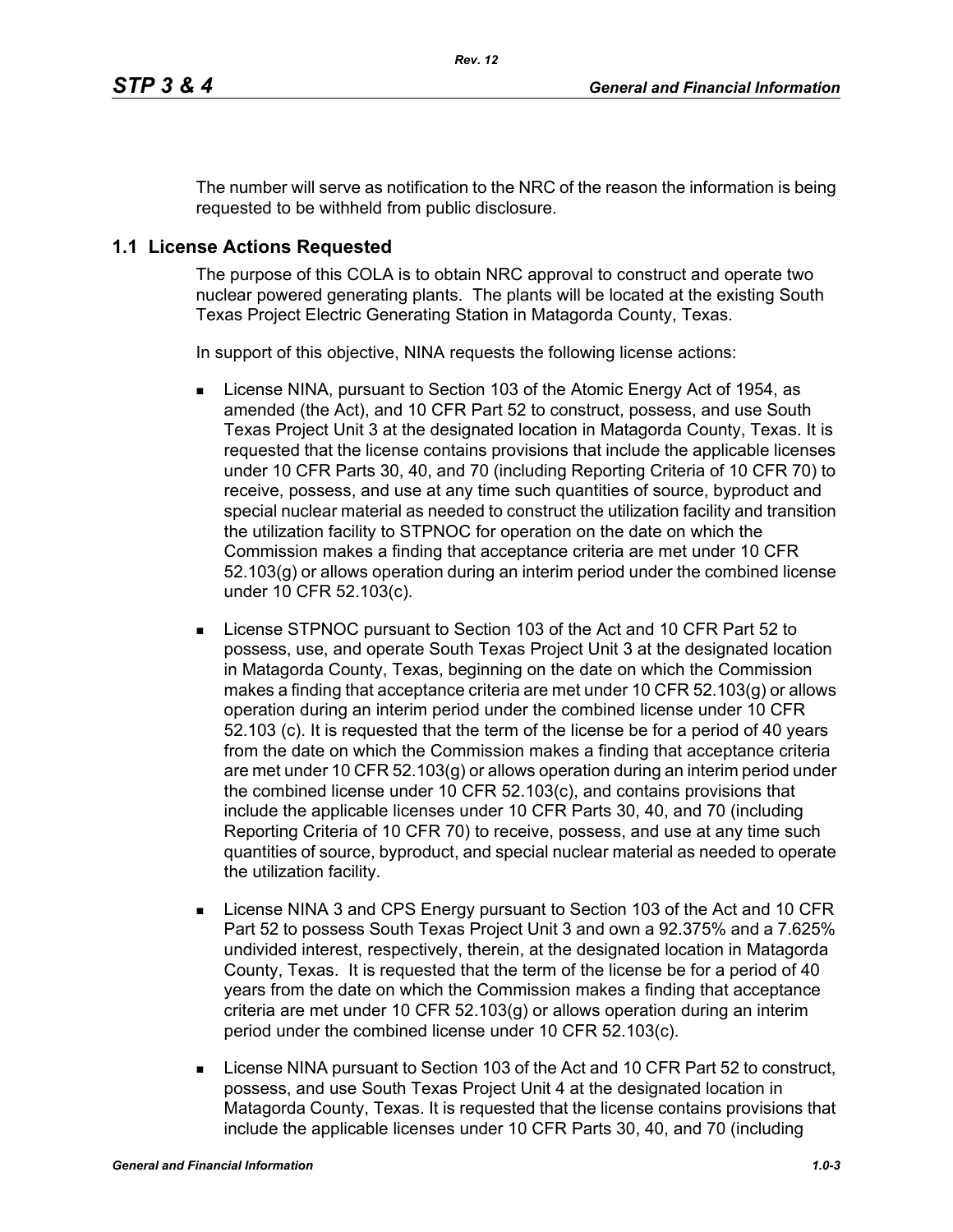*Rev. 12*

Reporting Criteria of 10 CFR 70) to receive, possess, and use at any time such quantities of source, byproduct, and special nuclear material as needed to construct the utilization facility and transition the utilization facility to STPNOC for operation on the date on which the Commission makes a finding that acceptance criteria are met under 10 CFR 52.103(g) or allows operation during an interim period under the combined license under 10 CFR 52.103 (c).

- License STPNOC pursuant to Section 103 of the Act and 10 CFR Part 52 to possess, use, and operate South Texas Project Unit 4 at the designated location in Matagorda County, Texas, beginning on the date on which the Commission makes a finding that acceptance criteria are met under 10 CFR 52.103(g) or allows operation during an interim period under the combined license under 10 CFR 52.103(c). It is requested that the term of the license be for a period of 40 years from the date on which the Commission makes a finding that acceptance criteria are met under 10 CFR 52.103(g) or allows operation during an interim period under the combined license under 10 CFR 52.103(c), and contains provisions that include the applicable licenses under 10 CFR Parts 30, 40, and 70 (including Reporting Criteria of 10 CFR 70) to receive, possess, and use at any time such quantities of source, byproduct, and special nuclear material as needed to operate the utilization facility.
- **EXECT:** License NINA 4 and CPS Energy pursuant to Section 103 of the Act and 10 CFR Part 52 to possess South Texas Project Unit 4 and own a 92.375% and a 7.625% undivided interest, respectively, therein, at the designated location in Matagorda County, Texas. It is requested that the term of the license be for a period of 40 years from the date on which the Commission makes a finding that acceptance criteria are met under 10 CFR 52.103(g) or allows operation during an interim period under the combined license under 10 CFR 52.103(c).

This application is for the necessary licenses issued under 10 CFR Part 30, 10 CFR Part 40, and 10 CFR Part 70 to receive, possess, and use byproduct, source, and special nuclear material. Special nuclear material shall be in the form of reactor fuel and spent fuel, in accordance with limitations for storage and amounts required for reactor operation. Additionally, byproduct, source, and special nuclear material shall be in the form of sealed neutron sources for reactor startup and sealed sources for reactor instrumentation, radiation monitoring equipment, calibration, and fission detectors in amounts as required. In preparation for the initial fuel loading, limitations on byproduct material and Part 40 specifically licensed source material will be as described below. Pursuant to 10 CFR 52.8, this application also seeks licenses, which would be incorporated into the COL, to possess, but not separate, such byproduct, and special nuclear material, as may be produced by the operation of the facility. Following the 10 CFR 52.103(g) finding, byproduct, source, and special nuclear material in amounts as required, without restriction to chemical or physical form, shall be for sample analysis, instrument and equipment calibration, or associated with radioactive apparatus or components.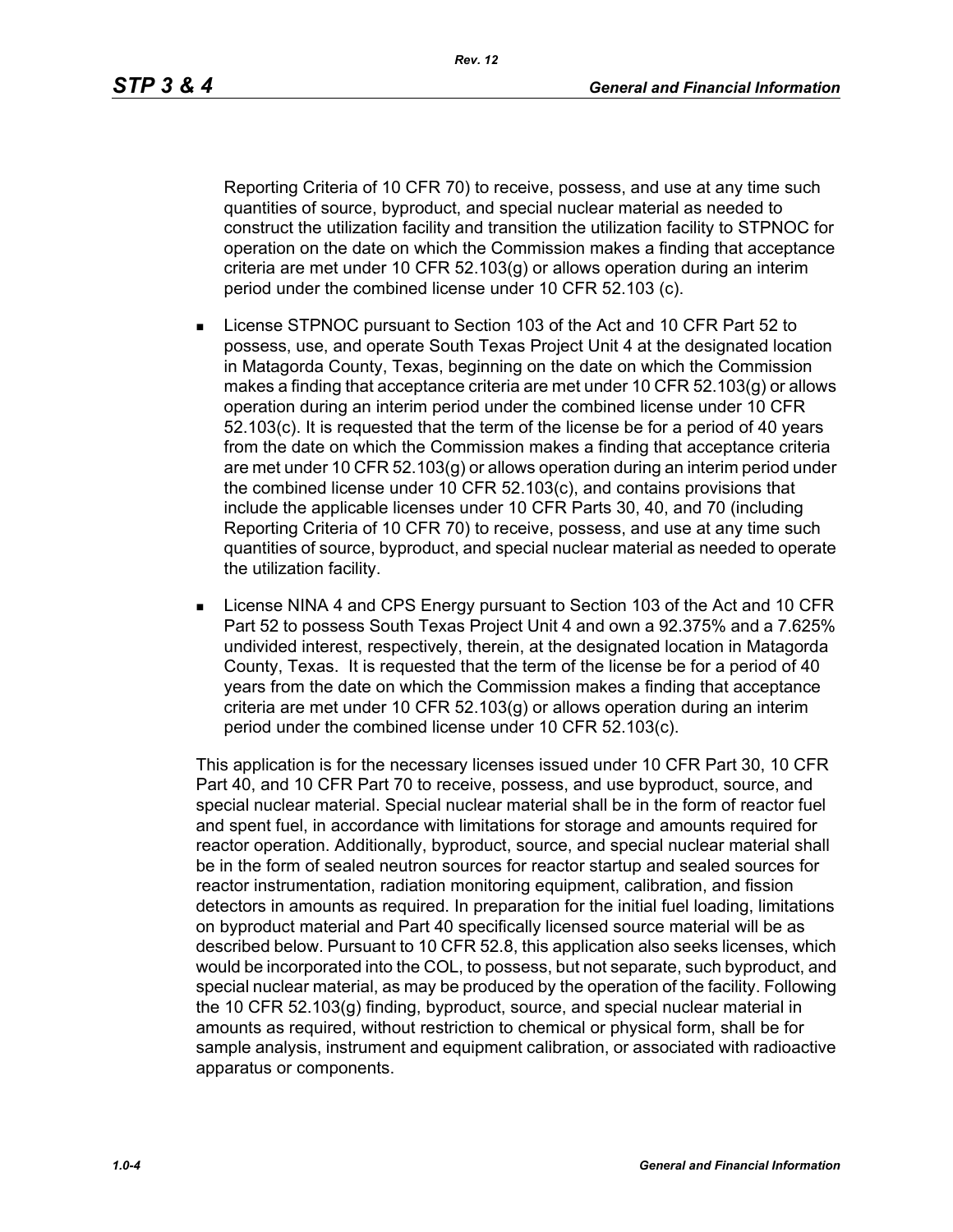During the period prior to the implementation of the Emergency Plan no specific byproduct, source, or special nuclear material related emergency plan will be necessary because:

- *(1)* No by-product material will be received, possessed, or used in a physical form that is "in unsealed form, on foils or plated sources, or sealed in glass," that exceeds the quantities in Schedule C in 10 CFR 30.72;
- *(2)* No 10 CFR 40 specifically licensed material, including natural uranium, depleted uranium, and uranium hexafluoride, will be received, possessed, or used during this period; and
- *(3)* The special nuclear material to be received, possessed, or used does not involve enriched uranium for which a criticality accident alarm system is required, uranium hexafluoride in excess of 50 kilograms in a single container or 1000 kilograms total, or in excess of 2 curies of plutonium in unsealed form or on foils or plated sources.

#### 10 CFR Part 40 Material

No 10 CFR Part 40 specifically licensed material, including natural uranium, depleted uranium, and uranium hexafluoride, will be received, possessed, or used during the period between issuance of the COL and the 10 CFR 52.103(g) finding.

#### 10 CFR Part 30 Material

The radioactive material identified below represents nominal values of projected materials that will be used for the Radiation Monitoring System, laboratory/portable monitoring instrumentation, and the startup source.

| <b>Radioactive Licensee</b><br><b>Material (Element and</b><br>Mass Number) <sup>1</sup> | <b>Chemical and/or Physical</b><br>Form <sup>1</sup> | <b>Maximum Quantity that</b><br><b>Licensee May Possess</b><br>at any one Time <sup>1</sup> |
|------------------------------------------------------------------------------------------|------------------------------------------------------|---------------------------------------------------------------------------------------------|
| Any byproduct material with<br>atomic numbers 1 through 95                               | Sealed Sources <sup>2</sup>                          | No single source to exceed<br>100 millicuries<br>5 Curies total                             |
| Californium-252                                                                          | Cf-Pd Wire<br>Start-up source                        | $0.749$ mg per source (0.40 Ci)<br>5 sources<br>Total = $3.745$ mg (2.01 Ci)                |

- Notes: 1. This information remains in effect between issuance of the COL and the 10 CFR52.103(g) finding and will be designated historical information after that time.
	- 2. Includes calibration and reference sources.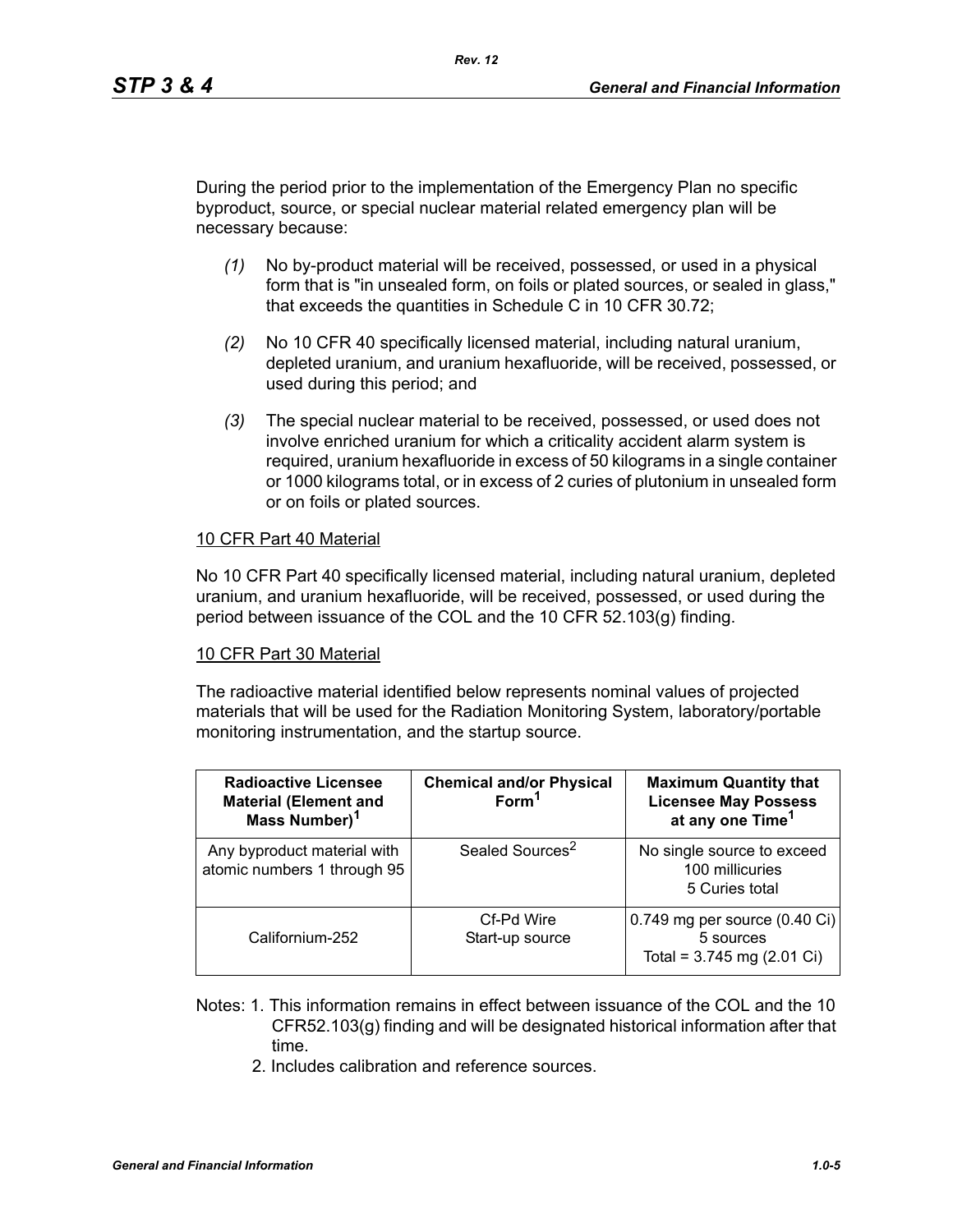#### 10 CFR Part 70 Non-Fuel Special Nuclear Material

The radioactive material identified below represents nominal values of known non-fuel special nuclear material specifically required.

| <b>Name</b>                                                          | <b>Chemical or Physical Form</b>                  | <b>Amount</b>                                                                                                                                              |
|----------------------------------------------------------------------|---------------------------------------------------|------------------------------------------------------------------------------------------------------------------------------------------------------------|
| Uranium 234 and 235 in Start-1<br>up Range Neutron Monitor<br>(SRNM) | Uranium Oxide in SRNM<br>detector-fission chamber | Approximately 5.6 mg of UO2<br>$(U235:U234 = 1:4)$ per SRNM<br>detector assembly<br>10 SNRM detectors - Total<br>amount = $56 \text{ mg}$                  |
| Uranium 234 and 235<br>in the Local Power Range<br>Monitor (LPRM)    | Uranium oxide in LPRM<br>detector-fission chamber | Approximately 13 mg of UO2<br>$(U235:U234 = 1:4)$ per LPRM<br>detector assembly<br>52 LPRM detector<br>assemblies - Total amount =<br>approximately 676 mg |
| Uranium 235 in the<br>Traversing In-core Probe<br>(TIP) detector     | Uranium oxide in TIP<br>detector-fission chamber  | Approximately 1 mg of the<br>UO2 per TIP detector<br>$3$ TIP detectors $-$<br>Total amount =<br>approximately 3 mg                                         |

Pursuant to the license for each facility, NINA will be responsible for meeting all of the requirements of the license, including compliance with the regulations and maintaining all of the programs required by each license (such as quality assurance program, security program, records management, etc.) until responsibility under each license is transitioned to STPNOC on the date on which the Commission makes a finding that acceptance criteria are met under 10 CFR 52.103(g) or allows operation during an interim period under the combined license under 10 CFR 52.103(c). To the extent that STPNOC engages in activities prior to such date in order to prepare for operations, it will do so pursuant to the licenses and NINA's programs, processes and procedures; NINA will be responsible for such activity conducted by STPNOC.

Responsibility under each license, including compliance with the regulations and maintaining all of the programs required by each license, will be completely transitioned to STPNOC on the date for each unit on which the Commission makes a finding that acceptance criteria are met under 10 CFR 52.103(g) or allows operation during an interim period under the combined license under 10 CFR 52.103(c). To the extent that NINA conducts construction activities relating to a facility after responsibility for the license has been transitioned to STPNOC, STPNOC will be the responsible licensee, and NINA will conduct such activities pursuant to STPNOC's programs, processes, and procedures.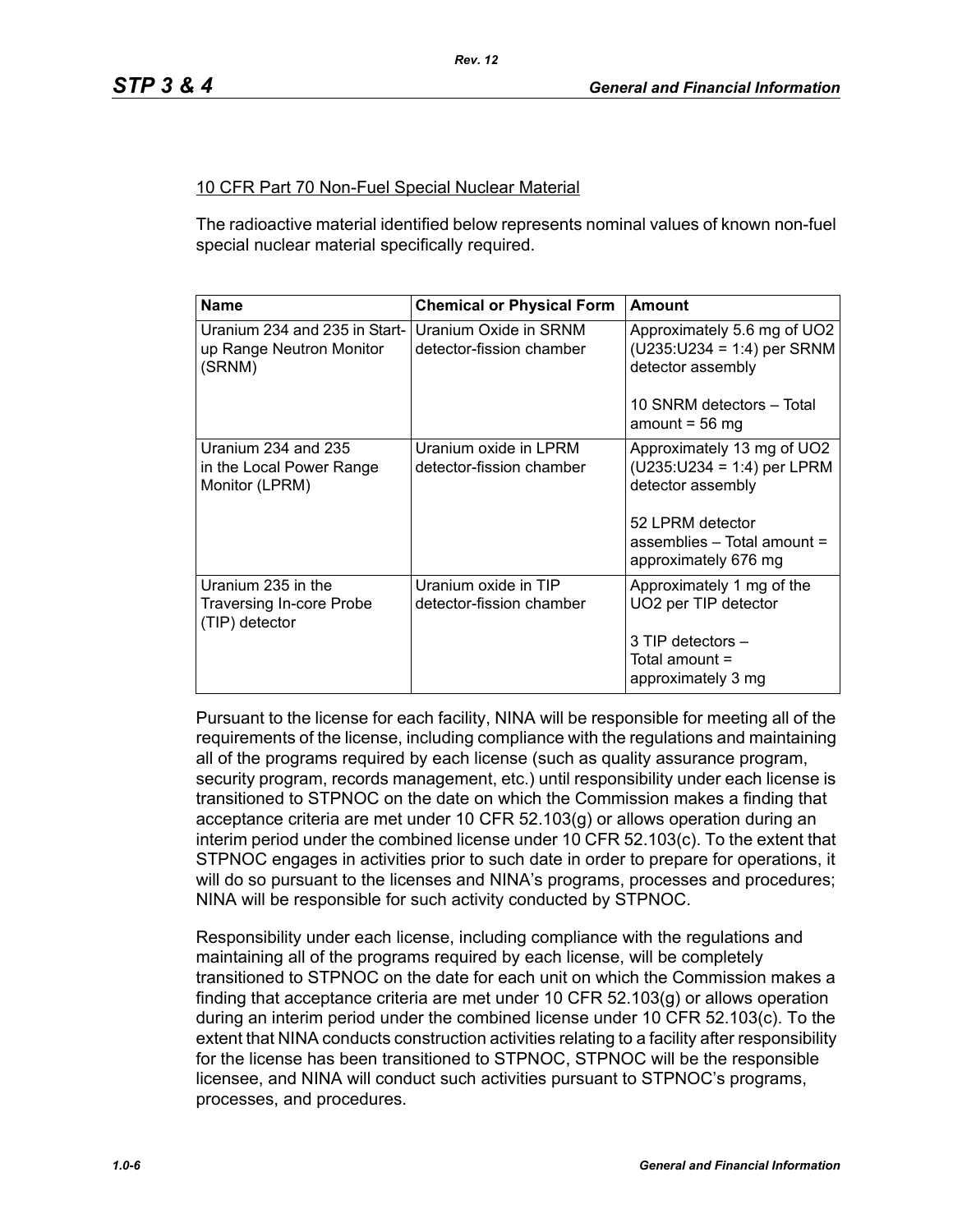Revisions have been made to this COLA in Part 1 and in Part 2 Chapters 1, 13, and 17 of the Final Safety Analysis Report, in order to properly reflect the division of responsibility under the licenses as between NINA and STPNOC. Otherwise, throughout the COLA and supplemental information submitted regarding the COLA, all other references to STPNOC should be construed to mean the licensee with primary responsibility for each license, i.e., NINA during design and construction and thereafter STPNOC, unless the context requires otherwise. For example, references to historical actions taken by STPNOC (e.g., "STPNOC performed an analysis of . . . ") reflect such actions. Other references may reflect future actions (e.g., "STPNOC will . . . ") to be taken either by NINA during design and construction or thereafter, by STPNOC. Nevertheless, the applicable licensee with primary responsibility assumes full responsibility under the application and licenses for responsibilities associated with all historical references.

#### **1.2 General Information**

The applicants for STP 3 & 4 are NINA 3, NINA 4, CPS Energy, STPNOC and NINA as described in the requested license actions above. Effective as of January 24, 2011, NINA became the applicant with overall responsibility for the COLA, including design and quality activities conducted prior to issuance of the requested licenses. The required general information for the applicants is provided below separated by applicant.

#### Nuclear Innovation North America LLC

NINA is a company whose focus is to market and promote ABWR nuclear technology, and to develop and construct ABWR nuclear power generation facilities in the U.S. NINA has assumed responsibility for the design and construction of STP 3 & 4, and it has organized itself for this purpose by transitioning the previously existing STPNOC organization responsible for the development of STP 3 & 4 from STPNOC to NINA. This transition includes the programs, processes and procedures developed by STPNOC for STP 3 & 4.

NINA is a Delaware limited liability company that was formed in February 2008 by NRG Energy, Inc. (NRG Energy). On February 29, 2008, Toshiba Corporation (Toshiba) entered into agreements with NRG Energy to invest up to \$300 million in NINA in return initially for 12% of the membership interests, with NRG Energy owning the remaining 88%. The ownership interests are subject to change based upon ongoing capital contributions by the members. The parties closed on the joint venture transaction on May 1, 2008.

NINA is currently owned approximately 90% by the NRG Member of NINA, Texas Genco Holdings, Inc. (Texas Genco), a Texas corporation, and less than 10% by the Toshiba Member of NINA, Toshiba America Nuclear Energy Corporation (Toshiba America Nuclear), a Delaware corporation. NRG Energy, a Delaware corporation, owns 100% of the voting stock of Texas Genco. Toshiba America Nuclear is a wholly owned subsidiary of Toshiba America, Inc., a Delaware corporation, which is a wholly owned subsidiary of Toshiba Corporation, a Japanese corporation (together, with its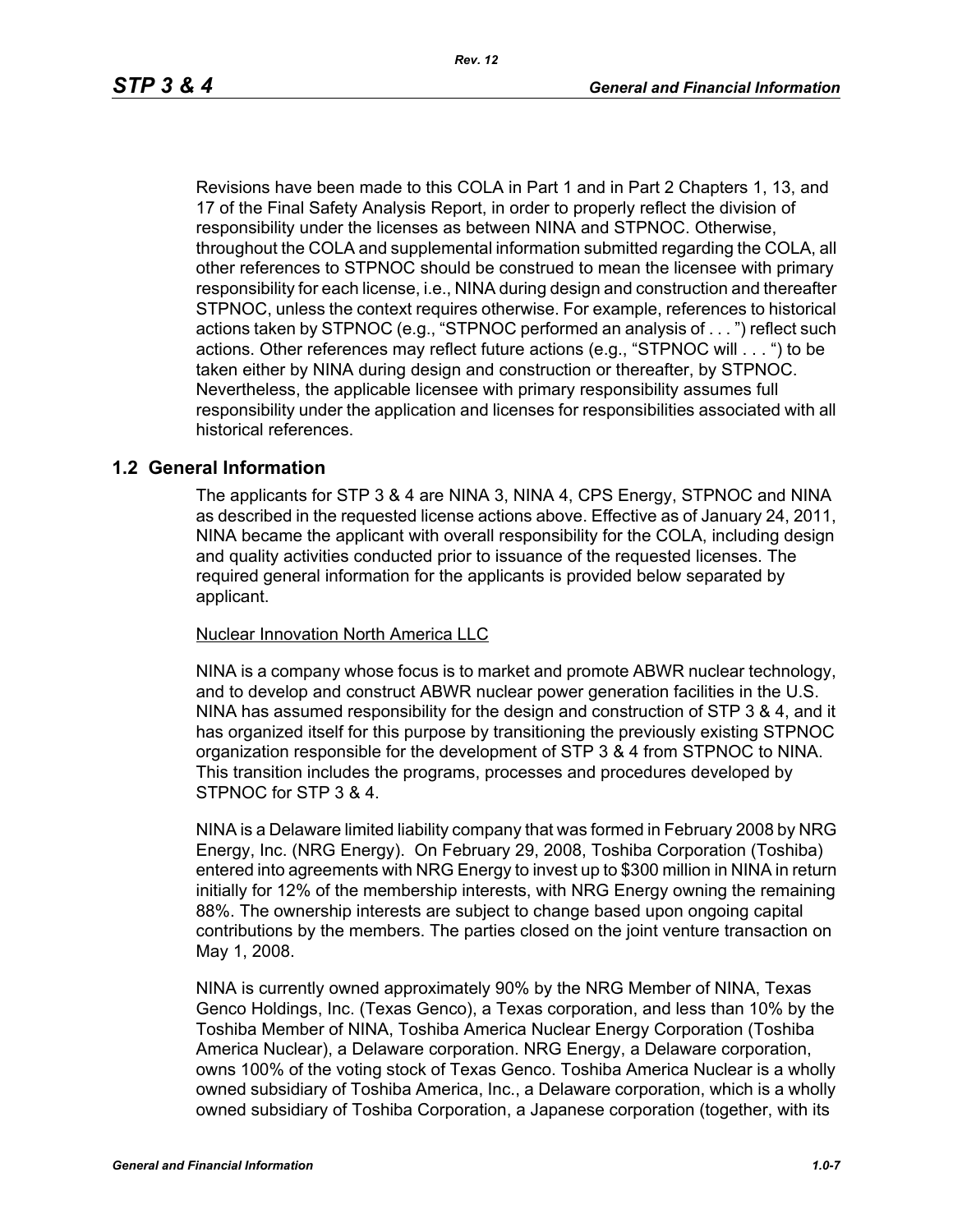U.S. subsidiaries, referred to as the Toshiba Companies). The existing ownership structure of these companies is reflected in Figure 1.1-1.

In addition, NINA has entered into certain agreements with Stone & Webster Inc. (S&W), a Louisiana corporation, whereby S&W has the right to acquire an ownership interest in NINA from NRG Energy, which would reduce NRG Energy's interest in NINA. S&W is a wholly owned subsidiary of The Shaw Group Inc., a Louisiana corporation, which is publicly traded on the New York Stock Exchange. In 2012, The Shaw Group, Inc. announced plans to be acquired by Chicago Bridge & Iron Company N.V., which is also publicly traded on the New York Stock Exchange. The acquisition was completed in February 2013.

Nevertheless, NINA has secured funding through loans to NINA for its current development and licensing activities from Toshiba America Nuclear. NINA does not anticipate any material change in its current ownership prior to issuance of the requested licenses, and Toshiba America Nuclear will maintain its ownership of not more than 10% unless a higher ownership percentage is approved or otherwise authorized in writing by the NRC. Following issuance of the COLs, NINA will assure that any loans procured exclusively from foreign sources may only be used for purposes of project development and maintaining the licenses. NINA will assure that at least 50% of the funding for any licensed construction activity is funded from U.S. sources whether through loans or through equity.

After issuance of the COL, any changes in the ownership of NINA may require prior review by the NRC under NRC's existing regulations. NRC review may be required for purposes of either: (1) obtaining prior written consent of the NRC pursuant to 10 CFR 50.80, if such changes involve a direct or indirect transfer of control of any NINA license; or (2) obtaining a threshold determination by the NRC that no such approval is required.

NINA will assure that, prior to execution of the documents necessary to implement any proposed change of ownership of NINA that, either individually or when combined with prior changes, would result in a change in ownership of 5% or more of NINA, NINA will provide complete information to the NRC regarding the proposed transaction and seek either an NRC threshold determination that no license transfer approval is required or NRC's prior written consent to a license transfer pursuant to 10 CFR 50.80.

In a May 5, 2011 Form 10 Q filing with the Securities and Exchange Commission, NRG stated as follows:

NRG evaluated its investment in NINA for impairment. As part of this process, NRG evaluated the contractual rights and economic interests held by the various stakeholders in NINA, and concluded that **while it continues to hold majority legal ownership**, NRG ceased to have a controlling financial interest in NINA at the end of the first quarter of 2011. Consequently, NRG deconsolidated NINA as of March 31, 2011, in accordance with ASC-810, Consolidation, or ASC 810.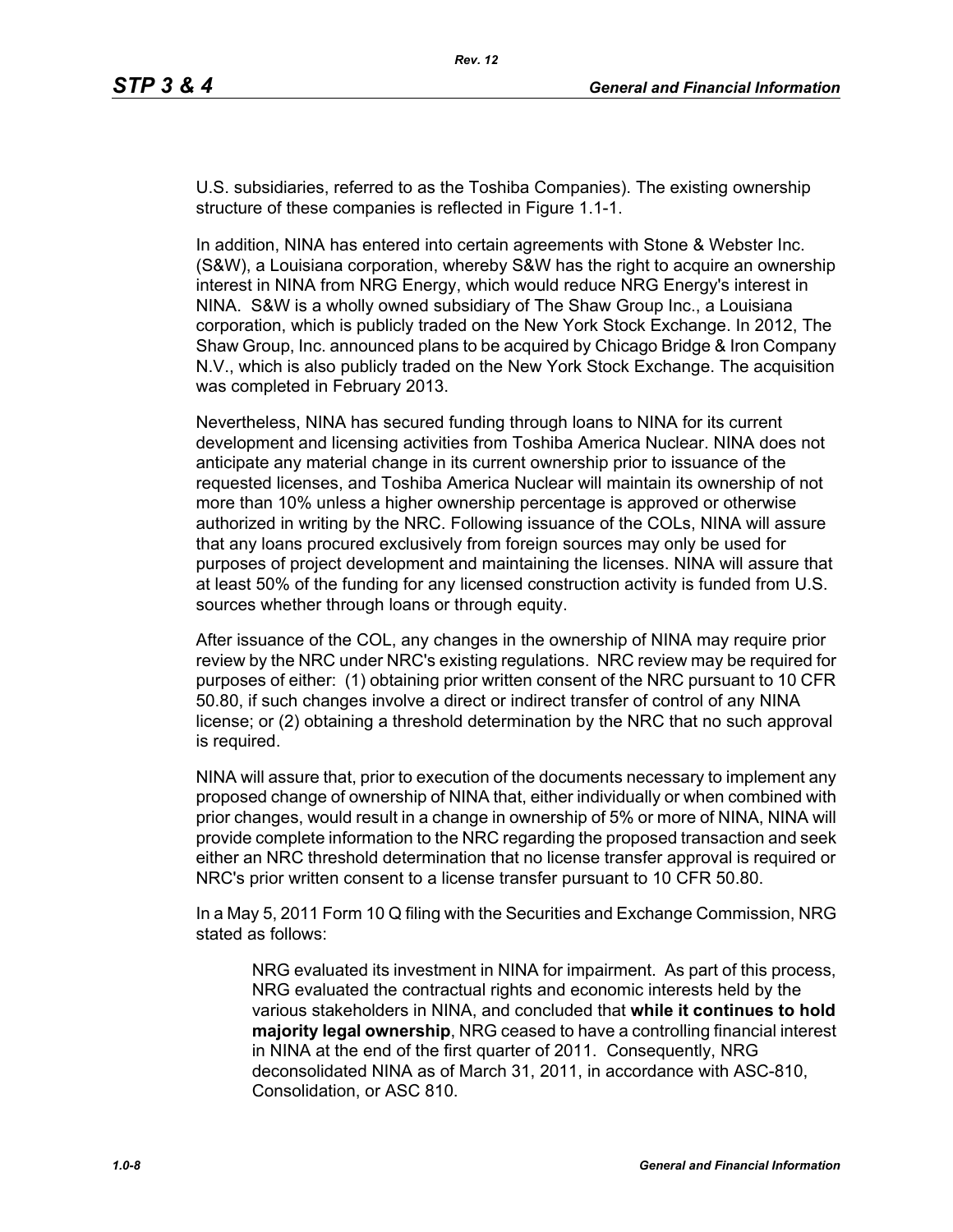(Emphasis added.) The phrase "ceased to have a controlling financial interest" relates to financial accounting standards, and NRG's conclusion that it would deconsolidate its financial interests in NINA as of March 31, 2011, for purposes of NRG's accounting treatment, which has impacts on NRG's consolidated balance sheet. However, NRG continues to have a controlling legal ownership interest in NINA, and it will continue to exercise control over nuclear safety and security matters, *i.e.*, control of NINA within the meaning of Section 103.d of the Act and 10 CFR 50.38, until such time as the earlier of either: (1) the implementation of the NAP described in Section 1.5 below; or (2) the occurrence of NINA ownership changes that amount to a change in control of NINA for purposes of 10 CFR 50.80 (if such regulation were to apply, *i.e.*, after issuance of a license), but which in any event will be subject to the implementation of the NAP as described in Section 1.5 below.

NINA's principal offices and NINA's STP 3 & 4 organization that is focused on the design and construction of STP 3 & 4 and coordination with STPNOC for the operation of STP 3 & 4 are located at:

> 122 West Way Suite 405 Lake Jackson, Texas 77566

The name, address, and citizenship of each director and principal officer of NINA are provided in Table 1.2-1.

#### NRG Energy, Inc.

NRG Energy is a wholesale power generation company with a significant presence in major competitive power markets in the United States. NRG Energy is engaged in the ownership, development, construction and operation of power generation facilities, the transacting in and trading of fuel and transportation services, and the trading of energy, capacity and related products in the United States and select international markets. As of January 1, 2013, NRG maintained a diverse portfolio of power generating facilities having a capacity of about 47,000 megawatts. Its retail electricity providers — Reliant, Green Mountain Energy Company and Energy Plus — and thermal energy division serve more than two million residential, business, commercial and industrial customers in 16 states.

NRG Energy is incorporated in the State of Delaware and was formed in 1992 as the non utility subsidiary of Northern States Power Company, which was itself merged into New Century Energies, Inc. to form Xcel Energy, Inc., in 2000. NRG Energy is no longer affiliated with Northern States Power or Xcel Energy, Inc. NRG Energy is a wholesale power generation company that is publicly owned and traded on the New York Stock Exchange. It primarily engages in the ownership and operation of power generation facilities, the transacting in and trading of fuel and transportation services, and the marketing and trading of energy, capacity and related products in the United States and internationally. NRG Energy has a diverse portfolio of electric generation facilities in terms of geography, fuel type, and dispatch levels. In the Texas deregulated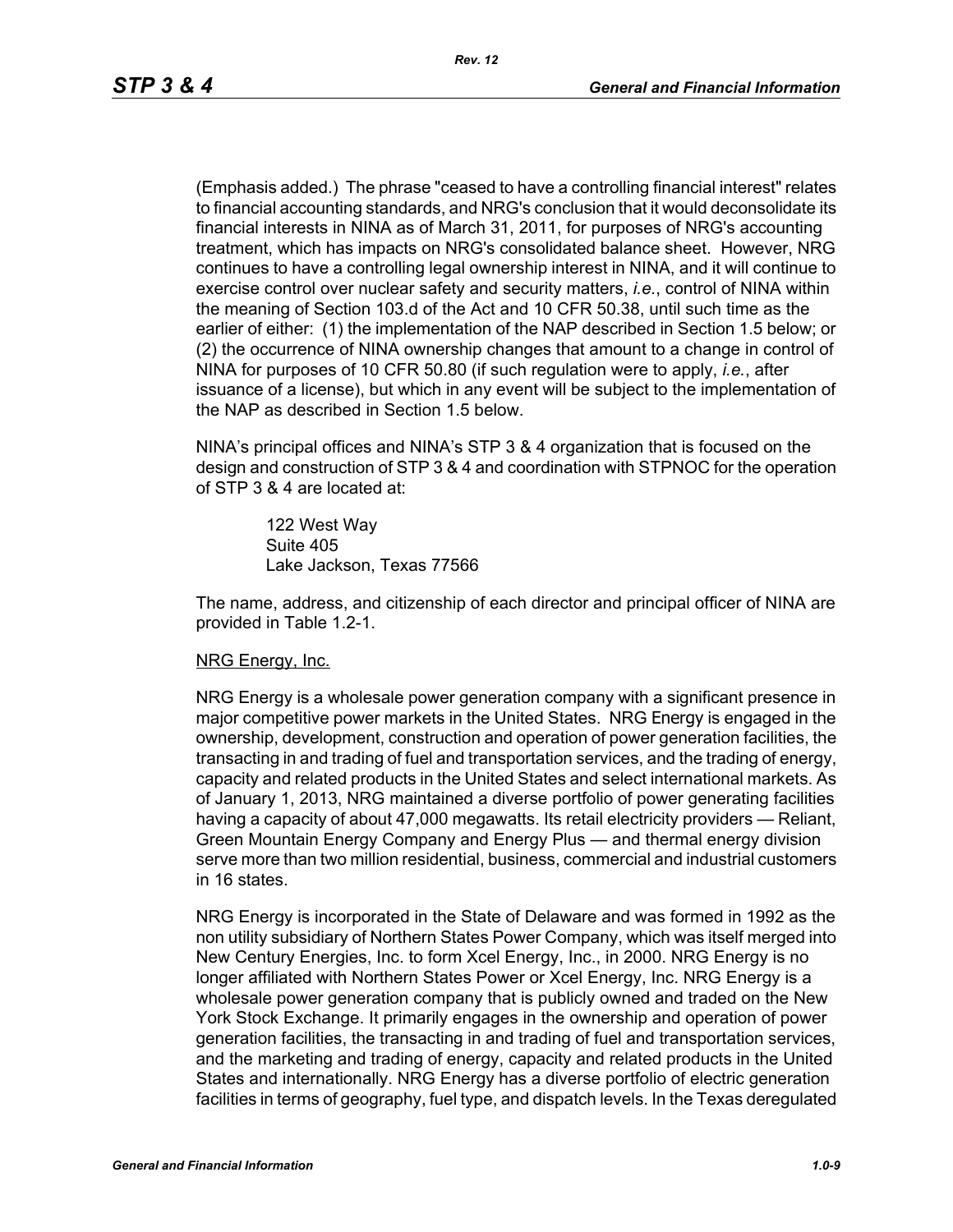electricity market, NINA 3 and NINA 4 will sell their portions of the electrical energy produced at STP to the general ERCOT market described below.

*Rev. 12*

NRG Energy's principal offices are located at:

211 Carnegie Center Princeton, NJ 08540

The name, address, and citizenship of each director and principal officer of NRG Energy are provided in Table 1.2-2.

Texas Genco's principal offices are located at:

211 Carnegie Center Princeton, NJ 08540

The name, address, and citizenship of each director and principal officer of Texas Genco are provided in Table 1.2-6.

NINA Texas 3 LLC and NINA Texas 4 LLC

NINA 3 and NINA 4 are limited liability companies organized under the laws of the State of Delaware, and they operate in the state of Texas. NINA 3 and NINA 4 are wholly owned subsidiaries of NINA Investments LLC, a limited liability company organized under the laws of the State of Delaware, which in turn is a wholly owned subsidiary of NINA Investments Holdings LLC (NINA Holdings), a limited liability company organized under the laws of the State of Delaware, and a wholly owned subsidiary of NINA. Through its wholly owned subsidiaries, NINA owns 100% of NINA 3 and NINA 4.

The offices for NINA 3 and NINA 4, their controlling parent companies, and the Toshiba Companies are located at:

Nuclear Innovation North America LLC NINA Investments Holdings LLC NINA Investments LLC NINA Texas 3 LLC NINA Texas 4 LLC 122 West Way Suite 405 Lake Jackson, Texas 77566

NRG Energy, Inc. 211 Carnegie Center Princeton, New Jersey 08540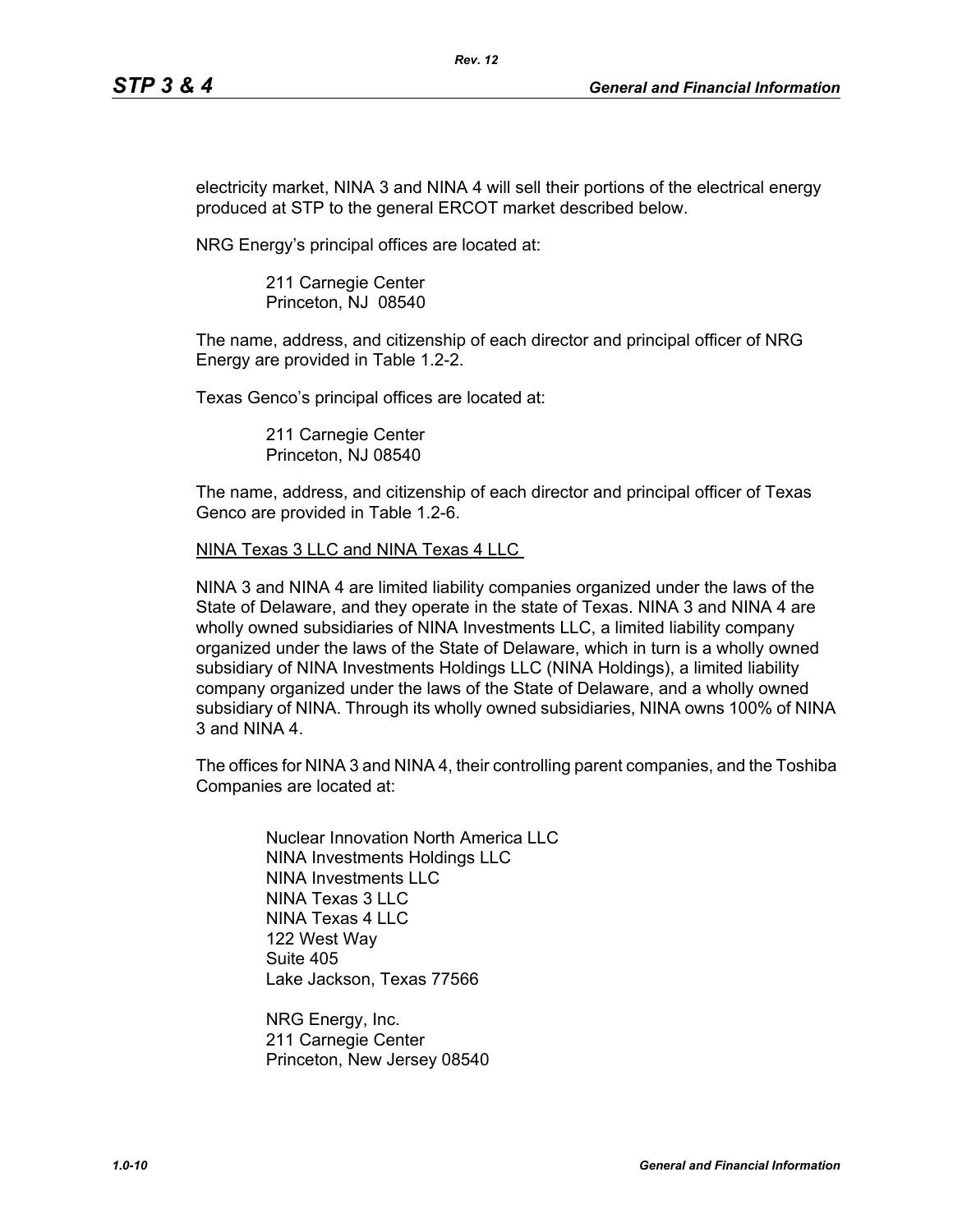Toshiba Corporation 1-1, Shibaura 1-chome, Minato-ku, Tokyo 105-8001, Japan

Toshiba America Nuclear Energy Corporation 3545 Whitehall Park Drive, Suite 500 Charlotte, NC 28273

Toshiba America, Inc. 1251 Avenue of the Americas, Suite 4110 New York, NY 10020

The name, address, and citizenship of each of the directors and officers of NINA 3 and NINA 4 are provided in Table 1.2-3.

#### City Public Service Board of the City of San Antonio

CPS Energy is a Texas municipal utility and an independent Board of the City of San Antonio. The City of San Antonio, Texas acquired its electric and gas utilities in 1942 from the American Light and Traction Company, which had been ordered by the federal government to sell properties under provisions of the Holding Company Act of 1935. Today, CPS Energy is the nation's largest municipally owned energy company providing both natural gas and electric service, serving more than 700,000 electric customers and approximately 320,000 natural gas customers in and around the seventh largest city in the United States. CPS Energy has earned the highest financial rating of any municipal gas and electric system in the nation.

The offices for CPS Energy are located at:

CPS Energy 145 Navarro San Antonio, Texas 78205

CPS Energy PO Box 1771 San Antonio, Texas 78296

The name, address, and citizenship of each of the trustees and senior executive team members of CPS Energy are provided in Table 1.2-4.

#### STP Nuclear Operating Company

Pursuant to an Operating Agreement between the participants of STP 1 & 2, STPNOC is responsible for the licensing, operation, maintenance, modification, decontamination, and decommissioning of STP 1 & 2, and STPNOC will have the same responsibility for STP 3&4 after responsibility under each license is transitioned to STPNOC on the date on which the Commission makes a finding that acceptance criteria are met under 10 CFR 52.103(g) or allows operation during an interim period under the combined license under 10 CFR 52.103(c). The participants of STP 1 & 2 are liable for payments that are chargeable to STP 1 & 2 in proportion to each of the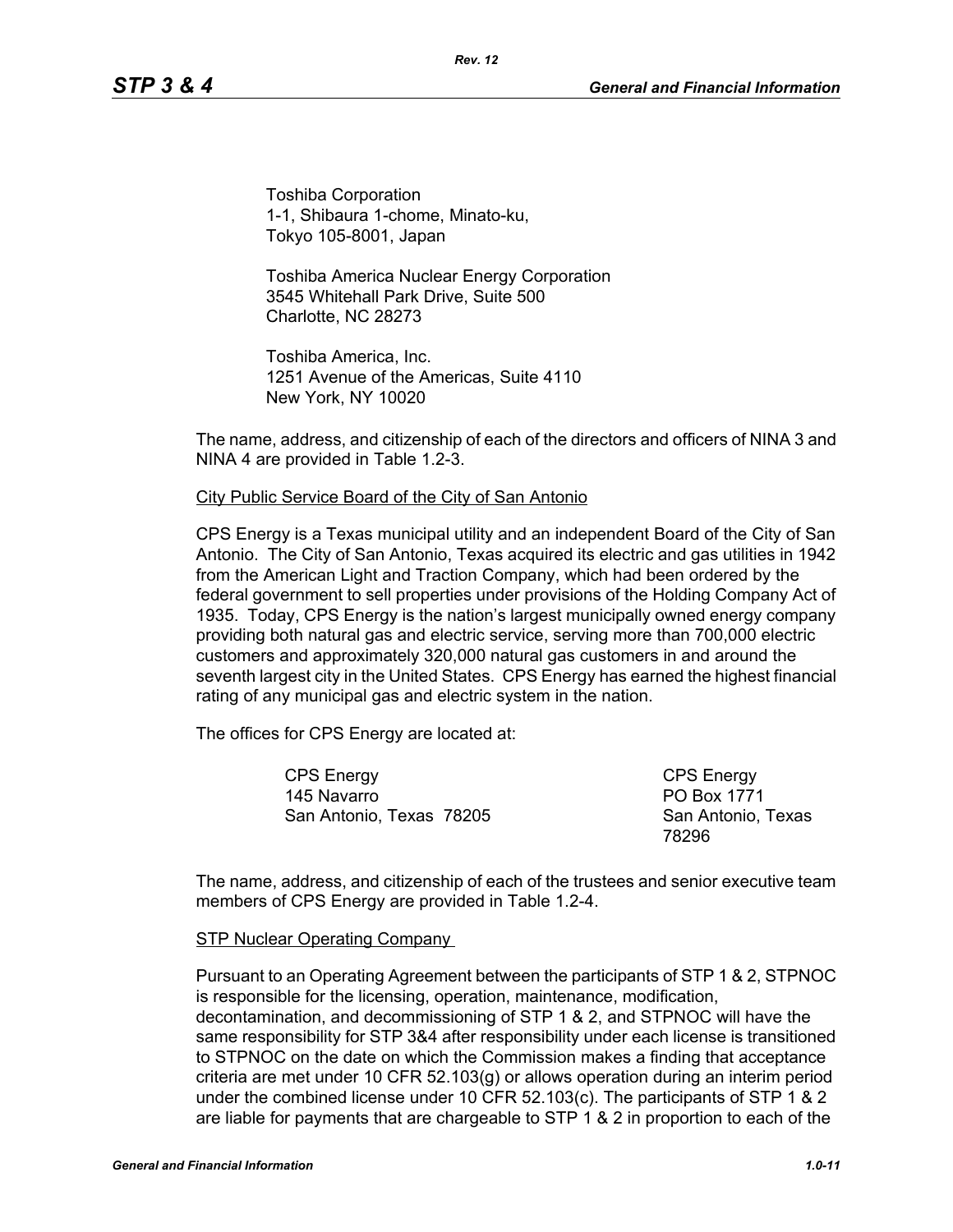participant's respective undivided ownership interest in STP 1 & 2. During commercial operation, the participants in STP 3 & 4 will be liable for payments chargeable to STP 3 & 4 in proportion to each of the participant's respective undivided ownership interest in STP 3 & 4. Common facilities charges are shared by the STP 1 & 2 and STP 3 & 4 participants. STPNOC will operate STP 3 & 4 pursuant to terms of the existing Operating Agreement. STPNOC is a Texas non-profit corporation.

The offices for STPNOC are located at:

STP Nuclear Operating Company PO Box 289 Wadsworth, Texas 77483

The name, address, and citizenship of each of the directors and officers of STPNOC are provided in Table 1.2-5

Regulatory Agencies with Jurisdiction over Rates and Services

Retail Service Rates:

Under the Texas Public Utility Regulatory Act (PURA), significant original jurisdiction over the rates, services, and operations of "electric utilities" is vested in the Public Utility Commission of Texas (PUCT). In this context, "electric utility" means an electric investor-owned utility. Since the electric deregulation aspects of PURA became effective on January 1, 2002, the PUCT's jurisdiction over electric investor-owned utility (IOU) companies primarily encompasses only the transmission and distribution functions.

The PUCT has jurisdiction over the electric market in the Electric Reliability Council of Texas (ERCOT) region. That authority is focused on wholesale and retail market oversight, customer protection rules, utility (delivery) ratemaking and oversight, reliability compliance, and matters related to the transition to the competitive market, such as oversight of nuclear decommissioning trusts of existing nuclear plants in ERCOT. Traditional retail ratemaking for much of the ERCOT region has been replaced with a "customer choice" model where retail rates are established in a competitive market, subject to PUCT customer protection rules. Likewise, the wholesale electric market pricing is set by competitive processes (under the market oversight of the PUCT and a Wholesale Market Monitor selected by the PUCT), both through bilateral power agreements and as part of ERCOT ancillary service auctions. The ERCOT corporate organization serves as the independent system operator responsible for transmission system open access, energy scheduling and accounting, transmission control area management, system planning, and support of the competitive retail market and financial settlement of the wholesale market. Municipal utilities, including CPS Energy, and electric cooperatives have authority to acquire energy and set retail rates under their own authority and may choose to be exempt from the competitive market.

PURA generally excludes municipally-owned utilities (Municipal Utilities), such as CPS Energy, from PUCT jurisdiction, although the PUCT has jurisdiction over electric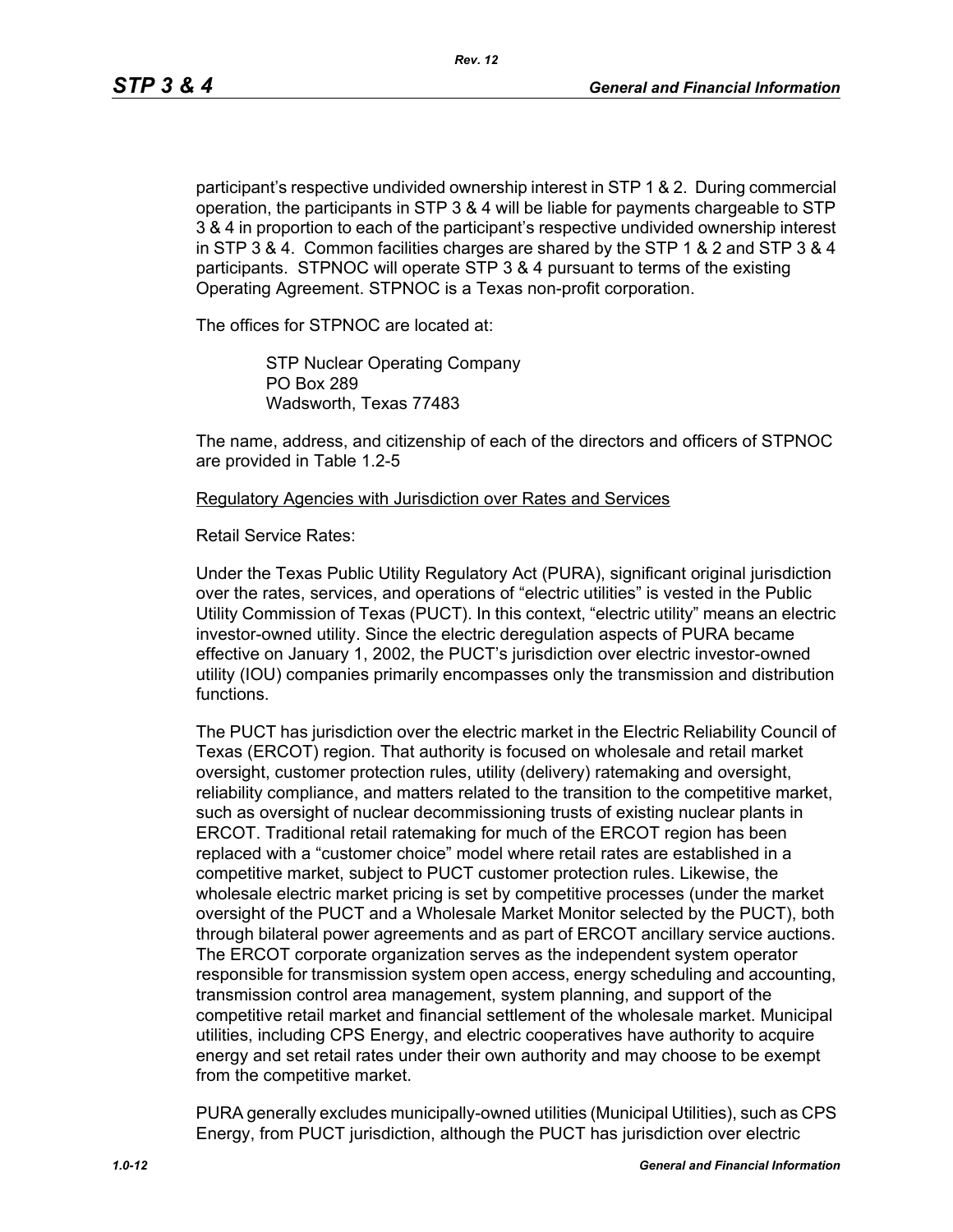wholesale transmission rates. Under the PURA, a municipal governing body or the body vested with the power to manage and operate a Municipal Utility such as CPS Energy has exclusive jurisdiction to set rates applicable to all services provided by the Municipal Utility with the exception of electric wholesale transmission activities and rates. Unless and until the City Council and Board choose to opt-in to electric retail competition, CPS Energy retail service electric rates are subject to appellate, but not original rate regulatory jurisdiction by the PUCT in areas that CPS Energy serves outside the San Antonio City limits. To date, no such appeal to the PUCT of CPS Energy retail electric rates has ever been filed. CPS Energy is not subject to the annual PUCT gross receipts fee payable by electric utilities.

Transmission Access and Related Rate Regulation:

ERCOT manages the flow of electric power to approximately 20 million Texas customers, representing 85 percent of the state's electric load and 75 percent of the Texas land area. As the independent system operator for the region, ERCOT schedules power on an electric grid that connects 38,000 miles of high-voltage transmission lines and more than 500 generation units. ERCOT also manages financial settlements for the competitive wholesale bulk-power market and administers customer switching for 5.9 million Texans in competitive choice areas. ERCOT is a membership-based nonprofit corporation, governed by a board of directors and subject to oversight by the PUCT and the Texas Legislature. ERCOT's members include retail consumers, investor- and municipal-owned electric utilities, rural electric cooperatives, river authorities, independent generators, power marketers and retail electric providers.

Pursuant to amendments made by the Texas Legislature in 1995 to the PURA (PURA95), Municipal Utilities, including CPS Energy, became subject to the regulatory jurisdiction of the PUCT for transmission of wholesale energy. PURA95 requires the PUCT to establish open access transmission on the interconnected Texas grid for all utilities, co-generators, power marketers, independent power producers and other transmission customers.

The 1999 Texas Legislature amended the PURA95 to expressly authorize rate authority over Municipal Utilities for wholesale transmission and to require that the postage stamp method be used exclusively for pricing wholesale transmission transactions. The PUCT in late 1999 amended its transmission rule to incorporate fully the postage stamp pricing method which sets the price for transmission at the system average for ERCOT. CPS Energy's wholesale open access transmission charges are set out in tariffs filed at the PUCT, and are based on its transmission cost of service approved by the PUCT, representing CPS Energy's input to the calculation of the statewide postage stamp pricing method. The PUCT's rule, consistent with provisions in PURA §35.005(b), also provides that the PUCT may require construction or enlargement of transmission facilities in order to facilitate wholesale transmission service.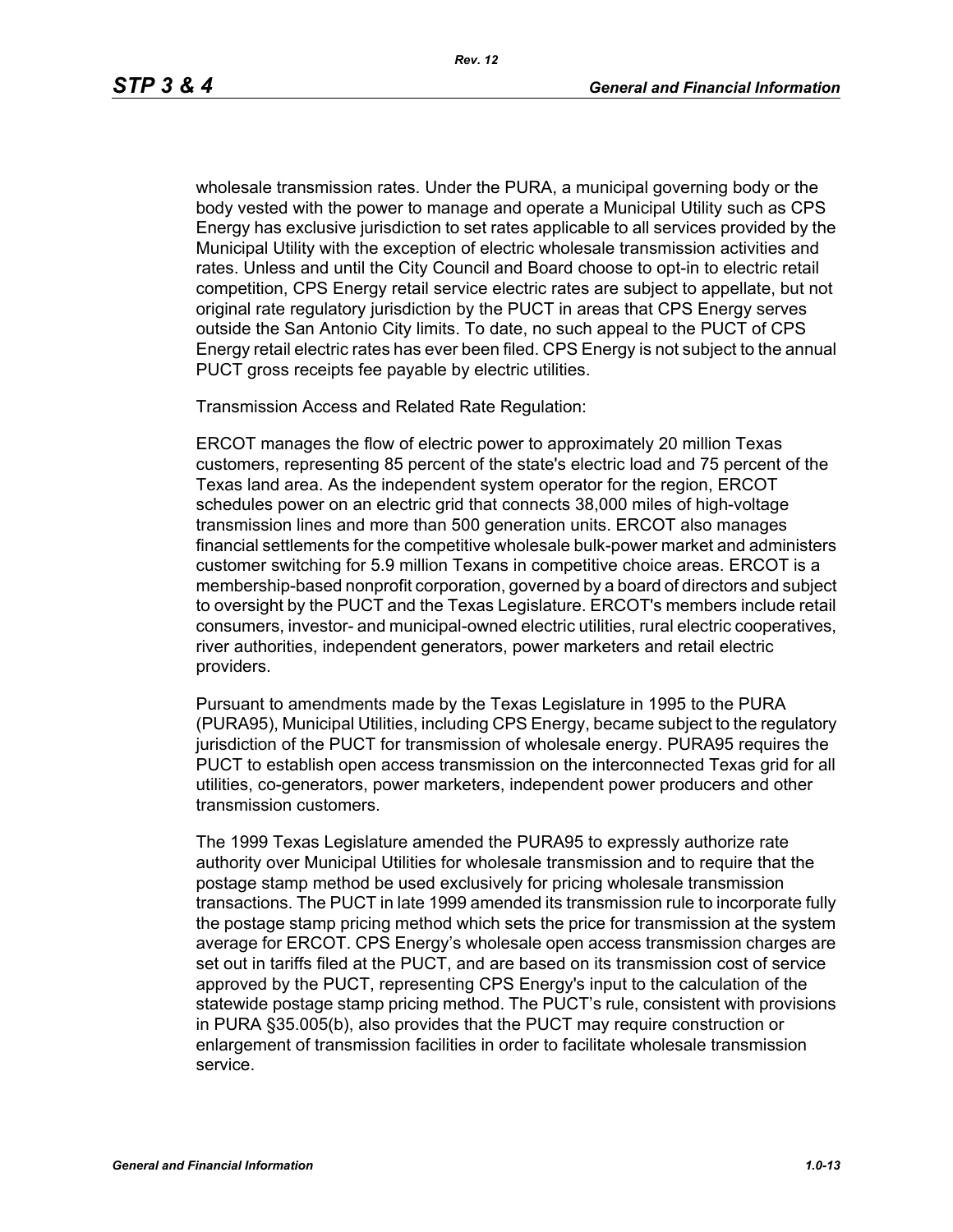The offices for PUCT and ERCOT are located at:

Public Utility Commission of Texas 1701 N. Congress Avenue P.O. Box 13326 Austin, Texas 78711-3326

Electric Reliability Council of Texas 7620 Metro Center Drive Austin, Texas 78744

#### Trade and News Publications

Table 1.2-7 provides a list of trade and news publications that would be appropriate to provide reasonable notice of the application to those municipalities, private utilities, public bodies, and cooperatives that might have a potential interest in the facility.

*Rev. 12*

### **1.3 Financial Qualifications**

NINA 3 and NINA 4

As of January 31, 2010, the owners (NINA 3, NINA 4, and CPS Energy) had incurred expenditures of approximately \$706 million developing STP 3 & 4, and funding for these costs has already been committed to the project. CPS Energy has completely funded its entire share of the costs incurred through January 31, 2010. The remaining funding for the construction of STP 3 will be provided by NINA 3, and the remaining funding for the construction of STP 4 will be provided by NINA 4.

On March 1, 2010, the owners reached an agreement whereby CPS Energy has reduced its ownership interest in the project to 7.625%, and NINA 3 and NINA 4 will be responsible for arranging for the financing and equity contributions necessary to complete development and construction of STP 3 & 4. CPS Energy is not responsible for any further funding obligations until commercial operation. As such, NINA 3 and NINA 4 demonstrate herein that, upon meeting certain conditions, there is reasonable likelihood that they will have sources for funding 100% of the remaining costs during construction.

The financial qualifications of NINA 3 and NINA 4 are demonstrated through the information provided in Tables 1.3-1 through 1.3-4. Further background information is provided below.

#### **All tables referenced above are proprietary and confidential, and should be withheld from public disclosure.**

NINA 3 and NINA 4 are financially qualified based upon the following license condition being met prior to commencing construction authorized by each license:

Excepting only construction otherwise authorized by an exemption granted by the NRC, construction pursuant to this license shall not commence before funding is fully committed at a Financial Closing with Lenders in connection with a Project Finance for STP 3&4. At least 30 days prior to the Financial Closing, the Licensee shall make available for NRC inspection, draft copies of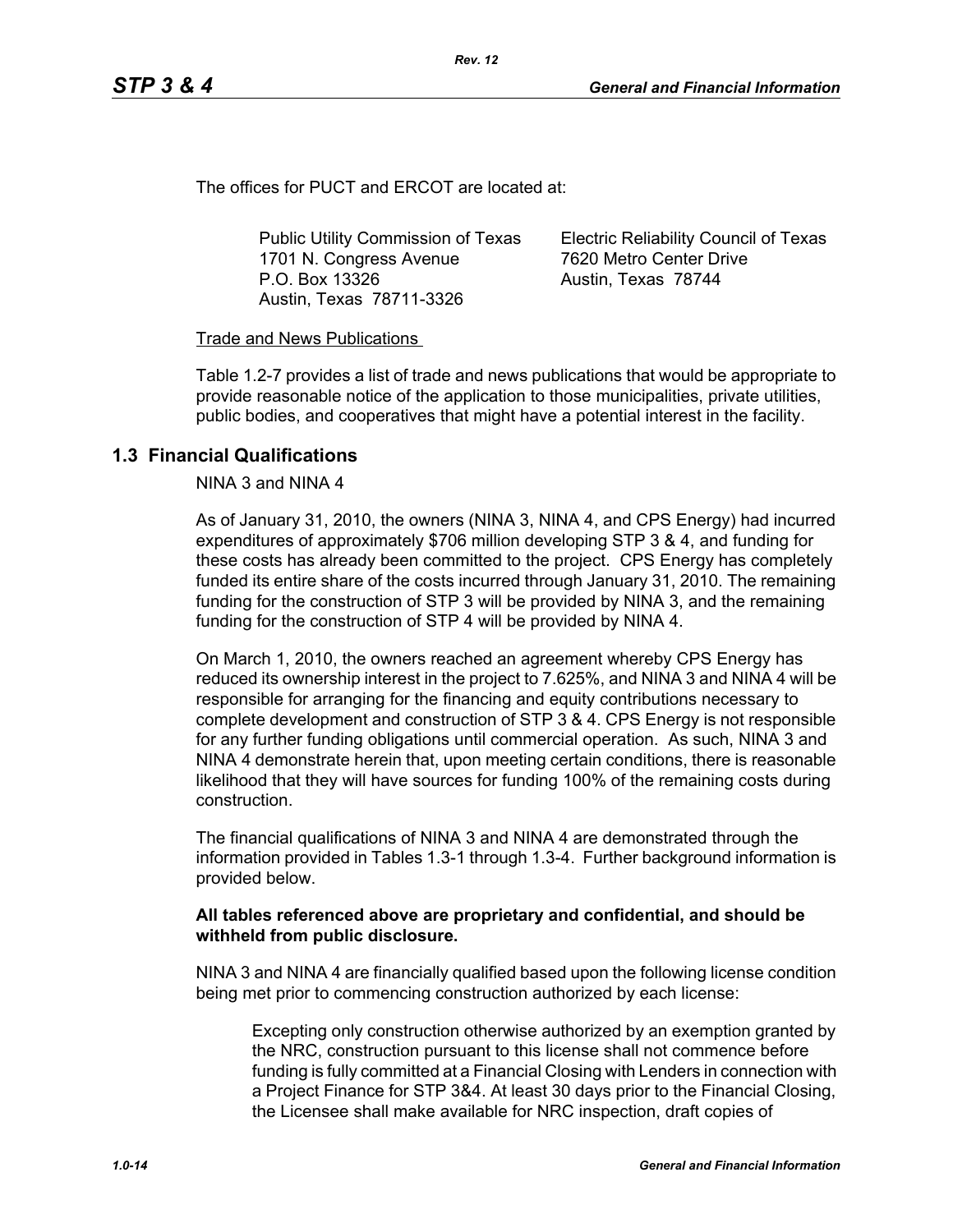documents to be executed at the Financial Closing of the Project Finance that demonstrate the following:

- 1. The United States Department of Energy, or other agency of the United States Government, will either loan the funding for or guarantee loans for at least 50% of the construction funding to be provided through loans;
- 2. The Lenders' Independent Engineer has provided an updated estimate of the Total Project Costs;
- 3. Funding totaling not less than the amount of Total Project Costs estimated by the Lenders' Independent Engineer shall have been funded or will be made available through: (1) equity either funded or committed by a Qualified Investor; and/or (2) loans committed by a government institution of the United States and/or one or more Qualified Financial Institution; and
- 4. In order to provide financial support during operations, provisions are made in the Financial Closing for the following to be maintained upon initial plant operation: (1) a debt service Reserve in amount not less than one year's worth debt service payments (*e.g.,* initially more than \$600 million); and (2) a revolving credit facility of at least \$100 million for operating and maintenance expenses, with a requirement that a zero balance be maintained at least once per year.

For purposes of the foregoing, a Qualified Investor must have a senior, unsecured and unenhanced credit rating of BBB- or higher by Moody's and Baa3 or better by Standard & Poor's (S&P), or a rating meeting other comparable international standards, and a Qualified Financial Institution must have a senior, unsecured and unenhanced credit rating of A2 or higher by Moody's and A or better by Standard & Poor's (S&P), or a rating meeting other comparable international standards.

#### Nuclear Innovation North America LLC

NINA is a company whose focus is to market and promote ABWR nuclear technology, and develop and construct ABWR nuclear power generation facilities in the U.S. NINA was formed in February 2008 by NRG Energy. On February 29, 2008, Toshiba entered into agreements with NRG Energy to invest up to \$300 million in NINA in return initially for 12% of the membership interests, with NRG Energy owning the remaining 88%. The ownership interests are subject to change based upon ongoing capital contributions by the members. The parties closed on the joint venture transaction on May 1, 2008. In addition to its up to \$300 million investment in NINA, Toshiba has extended EPC terms exclusively to NINA for an additional four units beyond STP 3 & 4 in order to facilitate the development of additional ABWR plants in the U.S. With the support of its shareholders, NINA is uniquely positioned to lead the nuclear renaissance in the U.S. with ABWR as the nuclear technology of choice.

NINA plans to execute a licensing, design and construction services agreement with NINA 3 and NINA 4. The licensing, design and construction services agreement will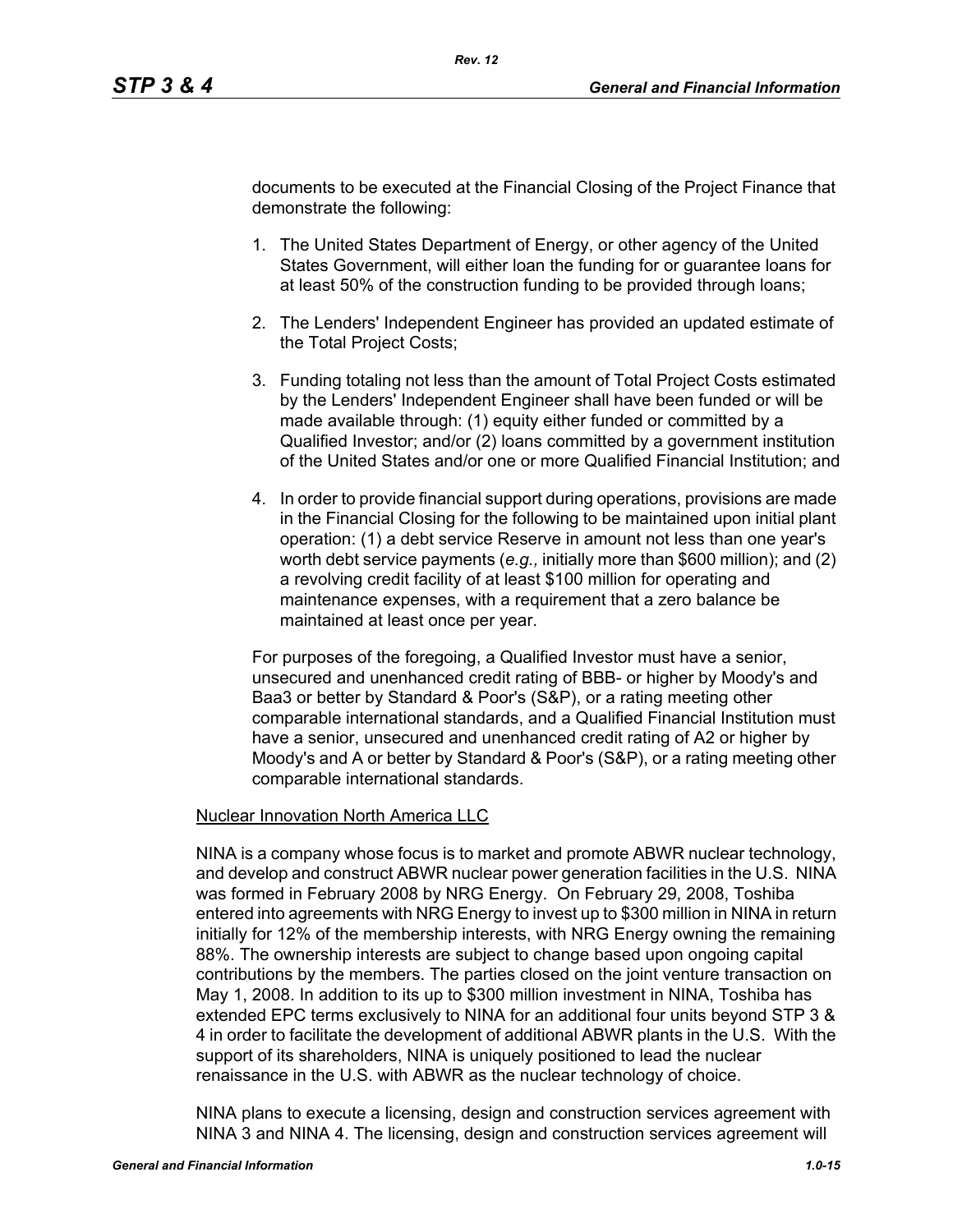clearly delineate NINA's authority with respect to design and construction, the authority of NINA 3 and NINA 4 with respect to financial decisions, and the obligation of NINA 3 and NINA 4 to pay for the costs of construction. As such, NINA's financial qualifications are derived from the reasonable assurance that NINA 3 and NINA 4 will provide funding during construction.

#### CPS Energy

CPS Energy is the trademarked name through which the City of San Antonio, acting by and through the City Public Service Board, does business. CPS Energy is a Texas municipal utility and an independent Board of the City of San Antonio. CPS Energy generates and distributes electricity and recovers the cost of this electricity through rates approved by its rate regulator, the City of San Antonio, thus meeting the definition of an "electric utility" in 10 CFR 50.2. Therefore, CPS Energy is exempt from financial qualification review for the operating license pursuant to 10 CFR 50.33(f) and in accordance with Section III.1.b. of NUREG-1577, Rev. 1. As noted above, CPS Energy has already provided substantial funding for the development of STP 3 & 4, originally as a 50% owner. It now is relying upon NINA 3 and NINA 4 to provide funding for the remaining costs to develop and construct STP 3 & 4, including CPS Energy's 7.625% interests in STP 3 & 4.

CPS Energy is an "electric utility" as defined in 10 CFR 50.2 and in COL-ISG-02, "Interim Staff Guidance on Financial Qualifications of Applicants for Combined License Applications," and therefore, in accordance with 10 CFR 50.33(f), CPS Energy is not required to provide detailed O&M finance estimates as part of this submittal.

#### **STPNOC**

Pursuant to an Operating Agreement between the participants of STP 1 & 2, STPNOC is responsible for the licensing, operation, maintenance, modification, decontamination, and decommissioning of STP 1 & 2, and during the operation of STP 3 & 4, STPNOC will have the same responsibility for STP 3 & 4. STPNOC is not responsible for construction activities; therefore, the NRC review of STPNOC's financial qualifications is limited to its ability to fund activities during operations. As indicated above, the terms of the Operating Agreement provide that the owners fund STPNOC's costs for operating STP 1 & 2 and STP 3 & 4. As such, STPNOC's financial qualifications are derived from the reasonable assurance that NINA 3, NINA 4, and CPS Energy will provide funding during operations.

### **1.4 Decommissioning Funding Assurance**

The plant owners certify that prior to initial fuel load they will provide assurance for funding decommissioning based upon the NRC minimum "formula" amount calculated pursuant to 10 CFR 50.75(c). Table 1.4-1 provides the current calculation of the NRC formula amount, which is the same for STP 3 and STP 4. This amount will be adjusted annually in accordance with 10 CFR 50.75(b)(2). The plant owners' funding proposals to cover those costs in accordance with 10 CFR 50.75 are set forth below.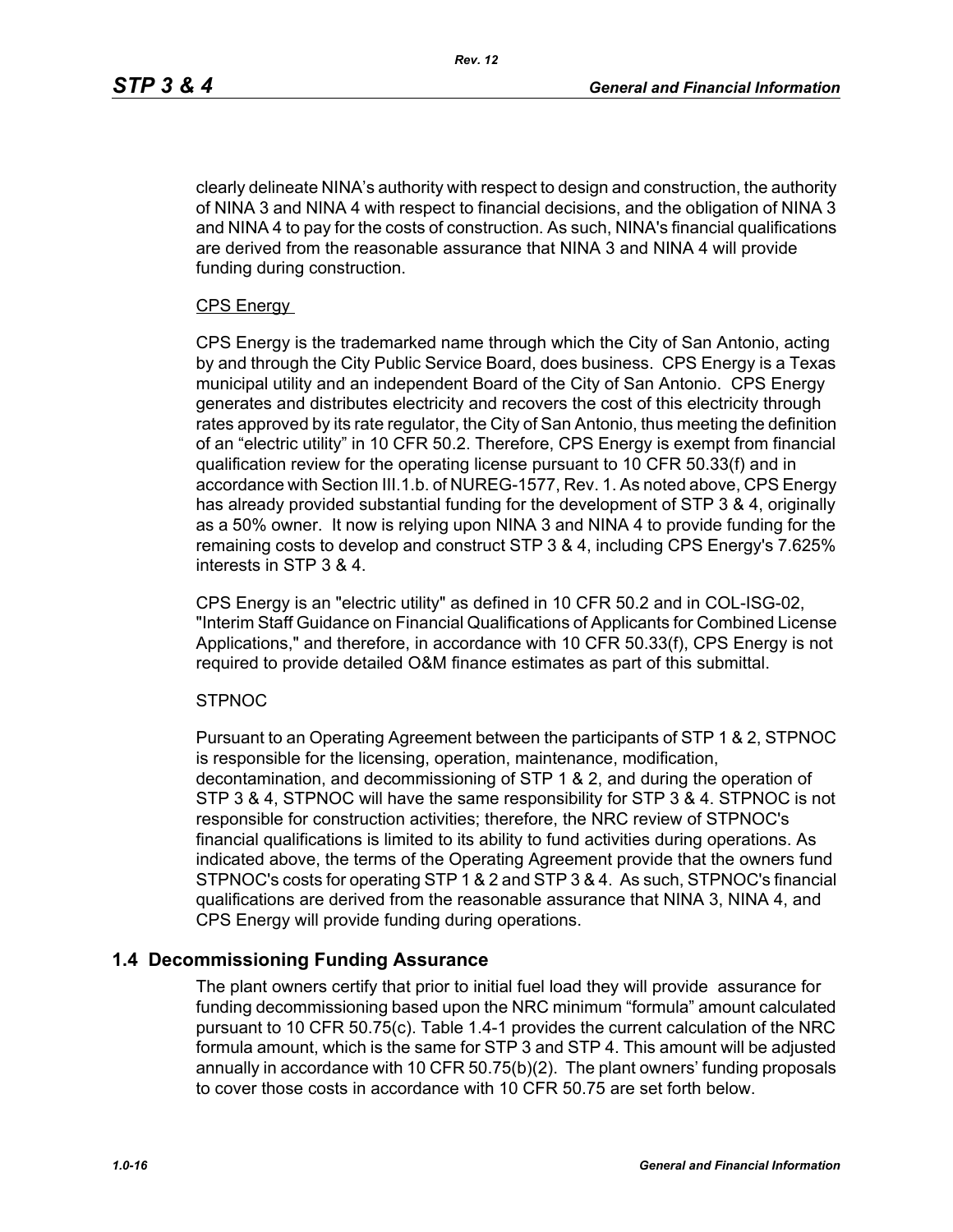CPS Energy will provide decommissioning funding assurance for its proportionate obligation for decommissioning based upon its percentage interests of 7.625% in each unit using the external sinking fund method as provided for in 10 CFR 50.75(e)(1)(ii). CPS Energy qualifies to use this as its exclusive mechanism under the provisions of 10 CFR 50.75(e)(1)(ii)(A), because it is a municipality that establishes its own rates and is able to recover its cost of service allocable to decommissioning. In accordance with the requirements of 10 CFR 50.75(e)(1)(ii), CPS Energy will set aside funds periodically, no less frequently than annually, in a trust fund account segregated from its assets and outside its administrative control and in which the total amount of funds will be sufficient to fund decommissioning at the time permanent cessation of operations is expected.

In accordance with the terms of 10 CFR  $50.75(e)(1)(vi)$ , NINA 3 and NINA 4 will provide decommissioning funding assurance for their proportionate obligations for decommissioning based upon their percentage interests of 92.375% in each unit as described in Section 1.1 above using the external sinking fund method consistent with the provisions of 10 CFR 50.75(e)(1)(ii), except that NINA 3 and NINA 4 will not ordinarily collect funding from ratepayers. In accordance with the requirements of 10 CFR 50.75(e)(1)(ii), NINA 3 and NINA 4 will set aside funds periodically, no less frequently than annually, in a trust fund account segregated from their assets and outside of their administrative control and in which the total amount of funds will be sufficient to fund decommissioning at the time permanent cessation of operations is expected. However, the funds periodically set aside are expected to be generated from sales of power. Although NINA 3 and NINA 4 will not ordinarily collect funds from ratepayers as required by 10 CFR  $50.75(e)(1)(ii)(A)$ , exclusive reliance on this mechanism should be acceptable, because Texas Law provides a mechanism whereby NINA 3 and NINA 4 can elect to set aside funds under the jurisdiction and oversight of the PUCT, and pursuant to this mechanism, Texas law provides that ratepayers would be obligated to fund the total cost of decommissioning in the event that NINA 3 and NINA 4 fail to periodically set aside funds as planned. Tex. Util. Code Ann. § 39.206 (Vernon 1998 and Supp. 2007); P.U.C. Subst. R. 25.304. Thus, if NINA 3 and NINA 4 do not provide periodic funding from their own revenues, Texas Law would provide for a mechanism for funding decommissioning that does meet the requirements of 10 CFR  $50.75(e)(1)(ii)(A)$ .

A Decommissioning Report and certifications are provided in Table 1.4-1 consistent with the requirements of 10 CFR 50.75(b) and 10 CFR 50.75(e)(3).

### **1.5 Foreign Ownership Restrictions**

#### CPS Energy

CPS Energy is a Texas municipal utility and an independent Board of the City of San Antonio. CPS Energy is neither owned, controlled, nor dominated by an alien, foreign corporation or foreign government.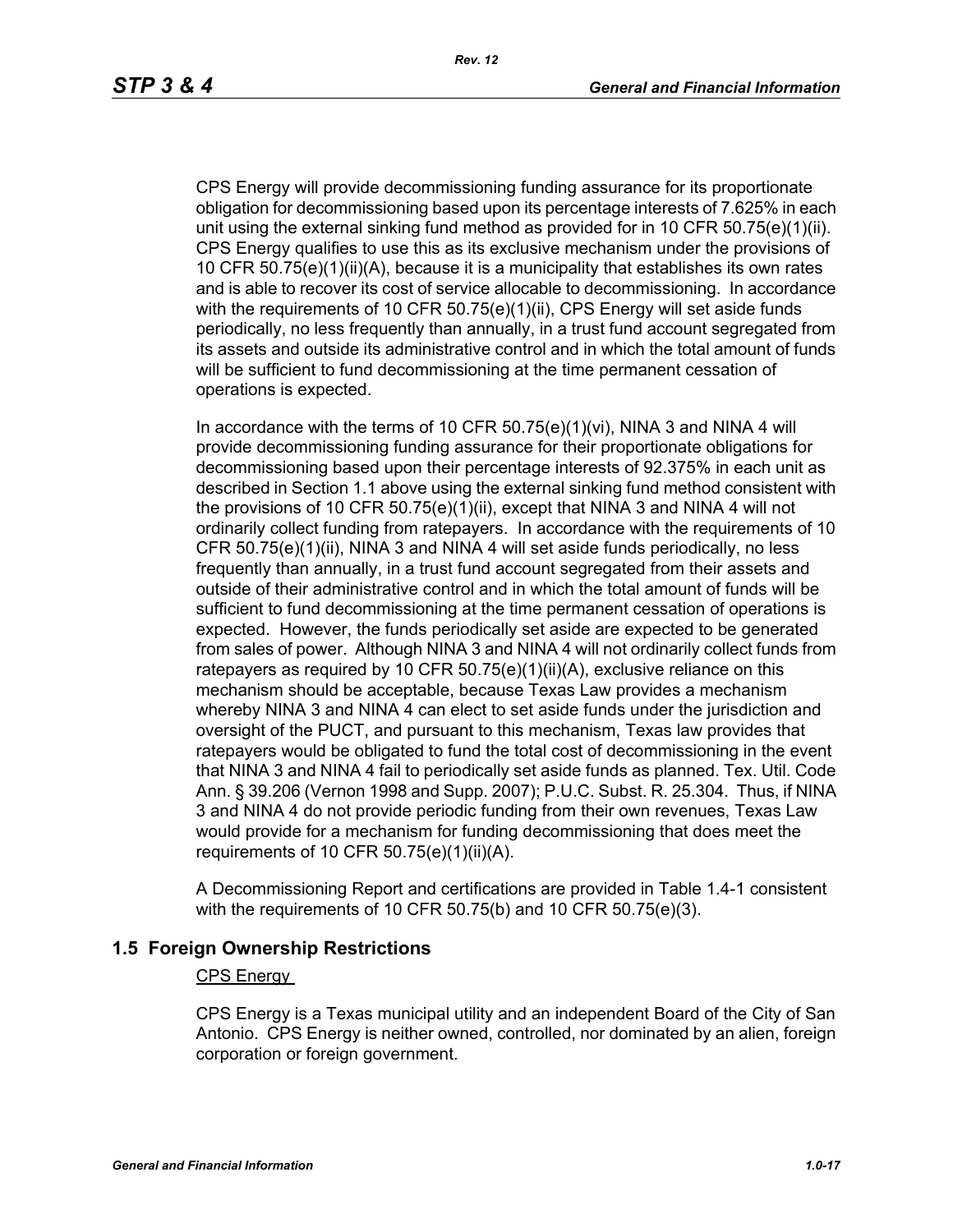#### NRG Energy

Section 13(d) of the Securities Exchange Act of 1934, as amended, 15 U.S.C. 78m(d), requires that a person or entity that owns or controls more than 5% of the securities of a company must file notice with the Securities and Exchange Commission (SEC). Based upon filings with the SEC, NINA has from time to time identified investors that have reported owning more than 5% of the voting stock of NRG Energy. These investors are typically financial institutions that hold investments in NRG Energy stock as part of one or more mutual funds, exchange traded funds, private equity funds, or other similar funds. In some cases, these financial institutions report that some shares may be held by one or more foreign domiciled subsidiary. In 2012, NINA identified such reports filed by Orbis Investment Management (U.S.), LLC, a Delaware limited liability company, Blackrock, Inc., a Delaware corporation, and State Street Corporation, a Massachusetts corporation. In a Schedule 13G dated February 14, 2013, Orbis Management (U.S.), LLC reported that its holdings of NRG stock, including holdings of its affiliates, had reduced to 0% as of December 31, 2012.

In each case where such financial institutions have held voting common stock of NRG Energy, these entities only have had the same rights as other voting shareholders of NRG Energy. Other than such voting rights, they have no rights to participate in matters affecting the management or operation of NRG Energy, NINA or STPNOC, including no right to vote on or nominate any Director(s) to NINA's or STPNOC's Board of Directors.

They have no rights with respect to the management or development of new nuclear units by NINA, or with respect to the management or operation of nuclear units by STPNOC, and therefore, they: (1) have no right or ability to participate in decisions concerning nuclear safety or security; (2) have no right or ability to obtain access to or responsibility for special nuclear material; and (3) have no right or ability to gain access to Restricted Data or any other classified National Security Information. These entities also have no unanimous consent rights relating to the governance of NRG Energy, NINA or STPNOC.

Other than their status as shareholders of NRG Energy, NINA is not aware of any legal, contractual or financial arrangements, between these entities and NINA or STPNOC. Moreover, NINA has no reason to believe that any of these entities are owned, controlled, or dominated, directly or indirectly, by any foreign entity. Rather, the filings by these entities with the SEC indicate that each of these entities is a U.S. company.

The directors and executive officers of NRG Energy are United States citizens, except for one executive officer. The one executive officer with foreign citizenship will not be able to exercise control over NRG Energy. As such, neither NRG Energy, nor the subsidiaries that it controls are owned, controlled, or dominated by any alien, foreign corporation, or foreign government.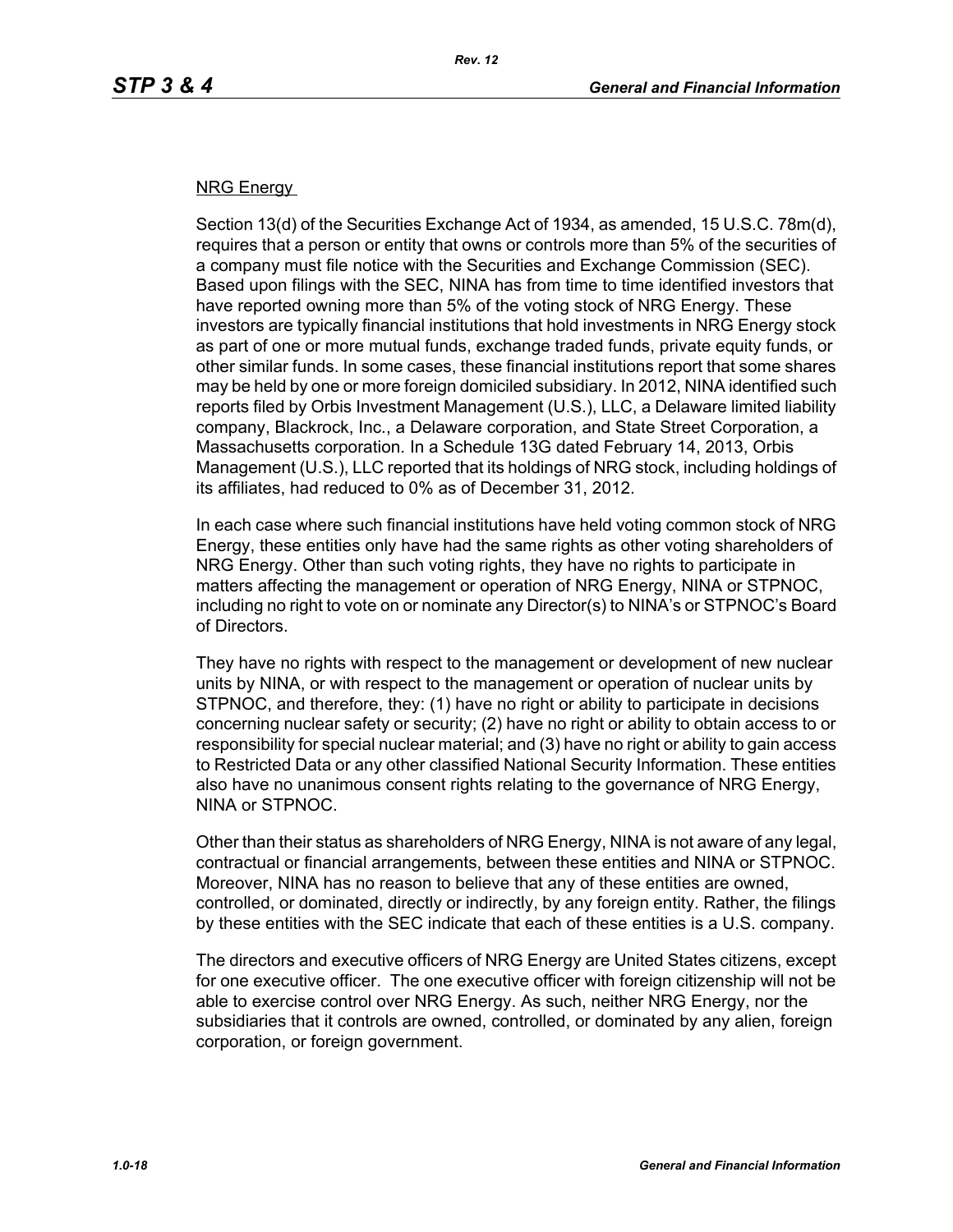#### NINA, NINA 3 and NINA 4

NINA is owned approximately 90% by NRG Energy, and NRG Energy exercises voting control over NINA. NINA does not anticipate any material change in its current ownership prior to issuance of the requested licenses. Toshiba America Nuclear will not own more than 10% unless a higher ownership percentage is approved or otherwise authorized in writing by the NRC.

Funding for NINA's current development and licensing activities is being provided primarily through loans from Toshiba America Nuclear. These additional loans represent a small percentage of the total funding that has been spent and that is anticipated to be spent prior to beginning licensed construction activities. Given its small ownership share and its relatively small contribution to the overall funding for the project prior to issuance of the COLs, Toshiba America Nuclear is not able to exert direct or indirect control over NINA within the meaning of 10 CFR 50.38 by virtue of its loans to support current activities. Following issuance of the COLs, NINA will assure that at least 50% of the funding for any licensed construction activity is funded from U.S. sources whether through loans or through equity.

If NINA' ownership structure changes following issuance of the COLs, NINA commits that, prior to execution of the documents necessary to implement any proposed change of ownership of NINA that, either individually or when combined with prior changes, would result in a change in ownership of 5% or more of NINA, NINA will provide complete information to the NRC regarding the proposed transaction and seek either an NRC threshold determination that no license transfer approval is required or the NRC's prior written consent to a license transfer pursuant to 10 CFR 50.80.

In addition, NINA has implemented the STP 3&4 Negation Action Plan (NAP) to provide requirements and guidance to ensure negation of potential foreign ownership, control or domination (FOCD) over the STP 3&4 licenses. The NAP currently provides that control over nuclear safety or security decisions is exercised by the Chief Executive Officer (CEO) and Chief Nuclear Officer (CNO), who are required by the NAP to be U.S. citizens. As the 90% owner of NINA, NRG Energy controls the appointment of the CEO and CNO, and they can only be replaced by the vote of the NRG Energy member on the NINA Board of Directors. Additional negation measures would be implemented prior to beginning any licensed construction activity. This includes formation of a Nuclear Advisory Committee to review and advise on FOCD matters including the effectiveness of the NAP, and adoption of corporate governance provisions that formally delegate exclusive decision-making authority over nuclear safety and security matters to a Security Committee of the NINA Board consisting of a majority of independent, U.S. citizen directors whose selection is controlled by the NRG Member Director. Moreover, STP 3&4 will be operated by STPNOC, an independent U.S. company that is controlled by NRG Energy, the City of San Antonio and the City of Austin, Texas.

The measures undertaken in the NAP provide the basis to conclude that NINA, NINA 3 and NINA 4 will not be owned, dominated, or controlled by foreign interests within the meaning of the Atomic Energy Act, and that issuance of a COL would not be inimical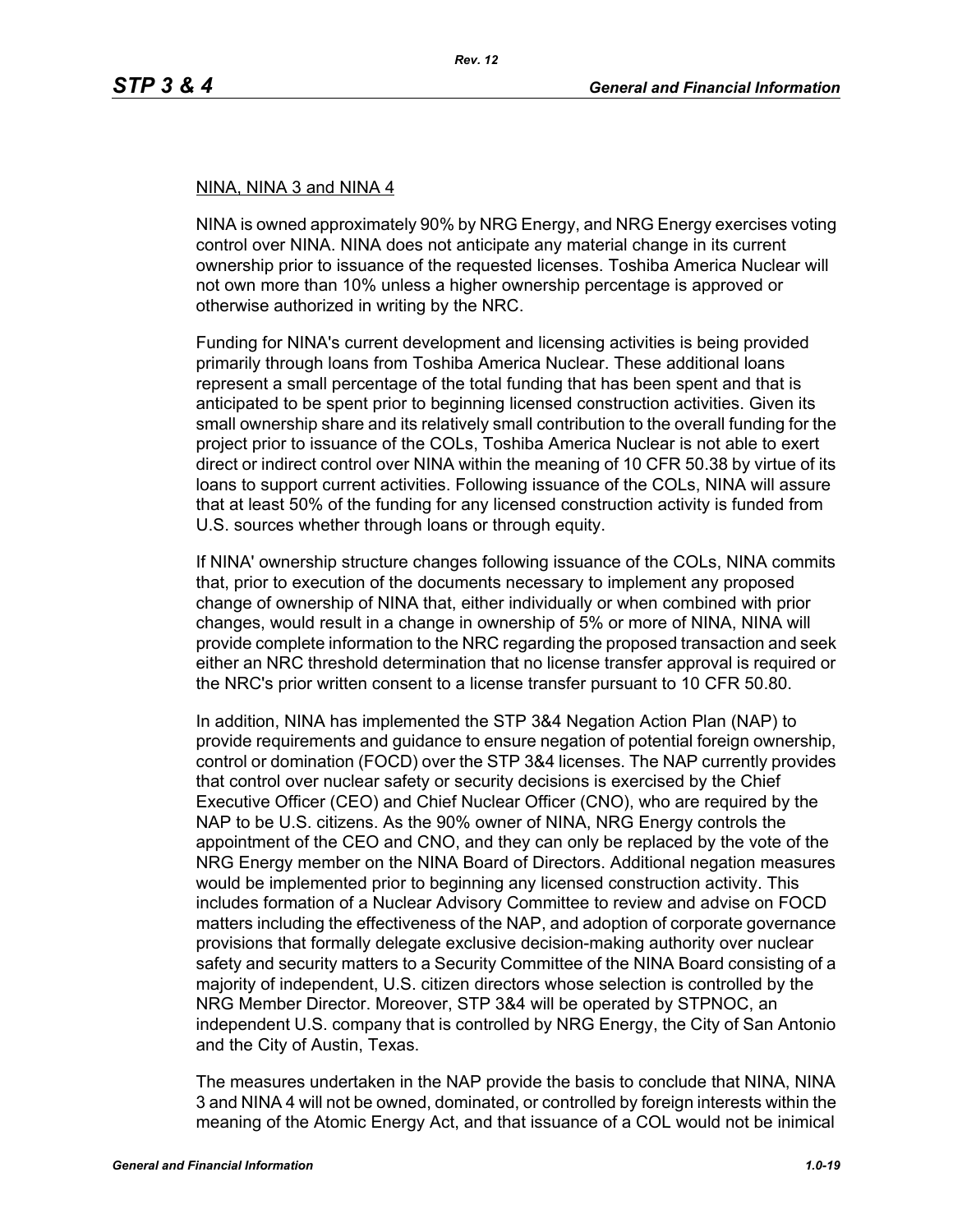to the common defense and security. The NAP is provided as Appendix 1D of Final Safety Analysis Report Chapter 1, and implements measures to fully negate FOCD with respect to matters involving the nuclear safety, security, and reliability of STP 3&4 throughout the design, construction and operation of STP 3&4. The NAP describes the controls implemented to assure that the governance of NINA and the licensed activities undertaken by NINA, NINA 3 and NINA 4 are not subject to FOCD within the meaning 10 CFR 50.38 and Section 103.d of the Atomic Energy Act of 1954, as amended (Section 103.d of the Act).

The NAP was developed using the guidance provided by the NRC's "Final Standard Review Plan on Foreign Ownership, Control, or Domination," 64 FR 52355 (September 28, 1999) (FOCD SRP). Defense-in-depth is provided through a number of measures in order to assure that there is U.S. control over matters relating to nuclear safety, security and reliability, including most significantly the security programs and safety programs, including Quality Assurance. These measures effectively negate the risk that the foreign owned parent companies might exercise control, domination, or influence over matters that are required to be under U.S. control pursuant to the terms of 10 CFR 50.38 and Section 103.d of the Act.

#### **STPNOC**

STPNOC is a not for profit Texas corporation that is controlled by a board of four directors, three members of which are appointed by the City of Austin (Austin), CPS Energy, and NRG South Texas LP, an indirect wholly owned subsidiary of NRG Energy. These three directors choose the fourth director, who then also serves as the Chief Executive Officer. Austin and CPS Energy are governmental organizations in the State of Texas that are controlled by city councils elected by the citizens of these U.S. cities. NRG Energy is a publicly traded, widely held U.S. corporation, and it is not under FOCD.

Pursuant to Article VI of STPNOC's Restated Articles of Incorporation, Austin, CPS Energy and NRG South Texas LP appoint the three "Participant Directors" of STPNOC. Notably, NRG South Texas LP is the successor to "Texas Genco LP," which is the entity named in the Restated Articles of Incorporation dated April 27, 2005. The three Participant Directors elect a fourth CEO/Director by a unanimous vote of all three. As such, all of the STPNOC directors currently are U.S. citizens appointed by organizations that are under U.S. control. The STPNOC directors control STPNOC pursuant to Article V of the Restated Articles of Incorporation, which provides that STPNOC "is to have no members," i.e., it has no owners, but rather "its affairs are managed by a Board of Directors."

STPNOC is subject to U.S. control, and it will exercise authority over nuclear safety, security, and reliability matters free from any potential for foreign domination or control over its decision making in any area of concern to the NRC under the Atomic Energy Act of 1954, as amended. The NAP provides further information regarding STPNOC and the reasons that STPNOC is and will remain free from any foreign control or domination with regard to nuclear safety, security or reliability matters.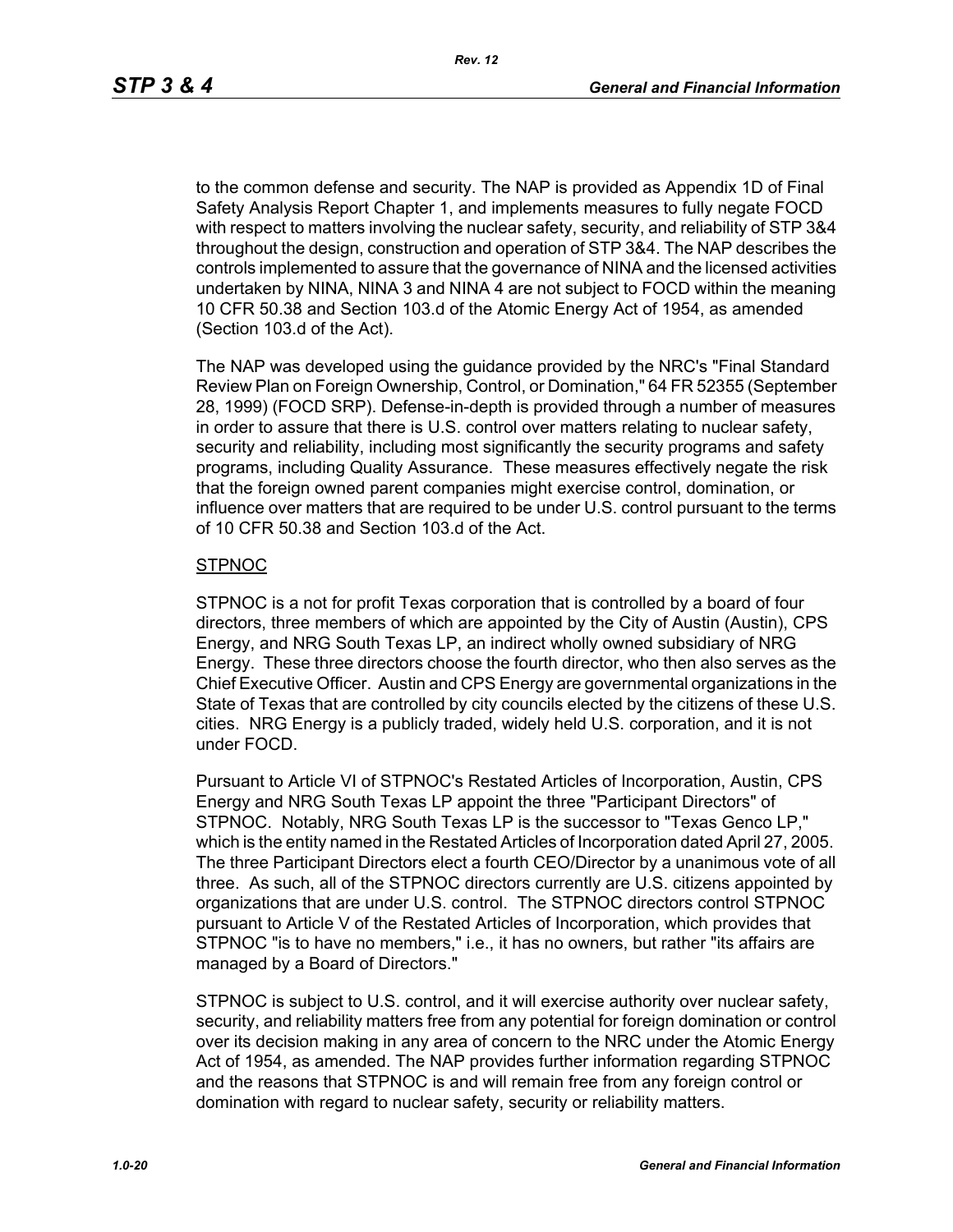# **1.6 Restricted Data and Classified National Security Information**

The COLA for STP 3 & 4 does not contain any Restricted Data or other Classified National Security Information, nor does it result in any change in access to any Restricted Data or Classified National Security Information. In addition, it is not expected that activities conducted in accordance with the proposed combined license will involve such information. In compliance with Section 145(a) of the Act and 10 CFR 50.37, the applicants agree that they will not permit any individual to have access to, or any facility to possess, Restricted Data or Classified National Security Information until the individual and/or facility has been approved for such access under the provisions of 10 CFR Part 25 and/or 10 CFR Part 95.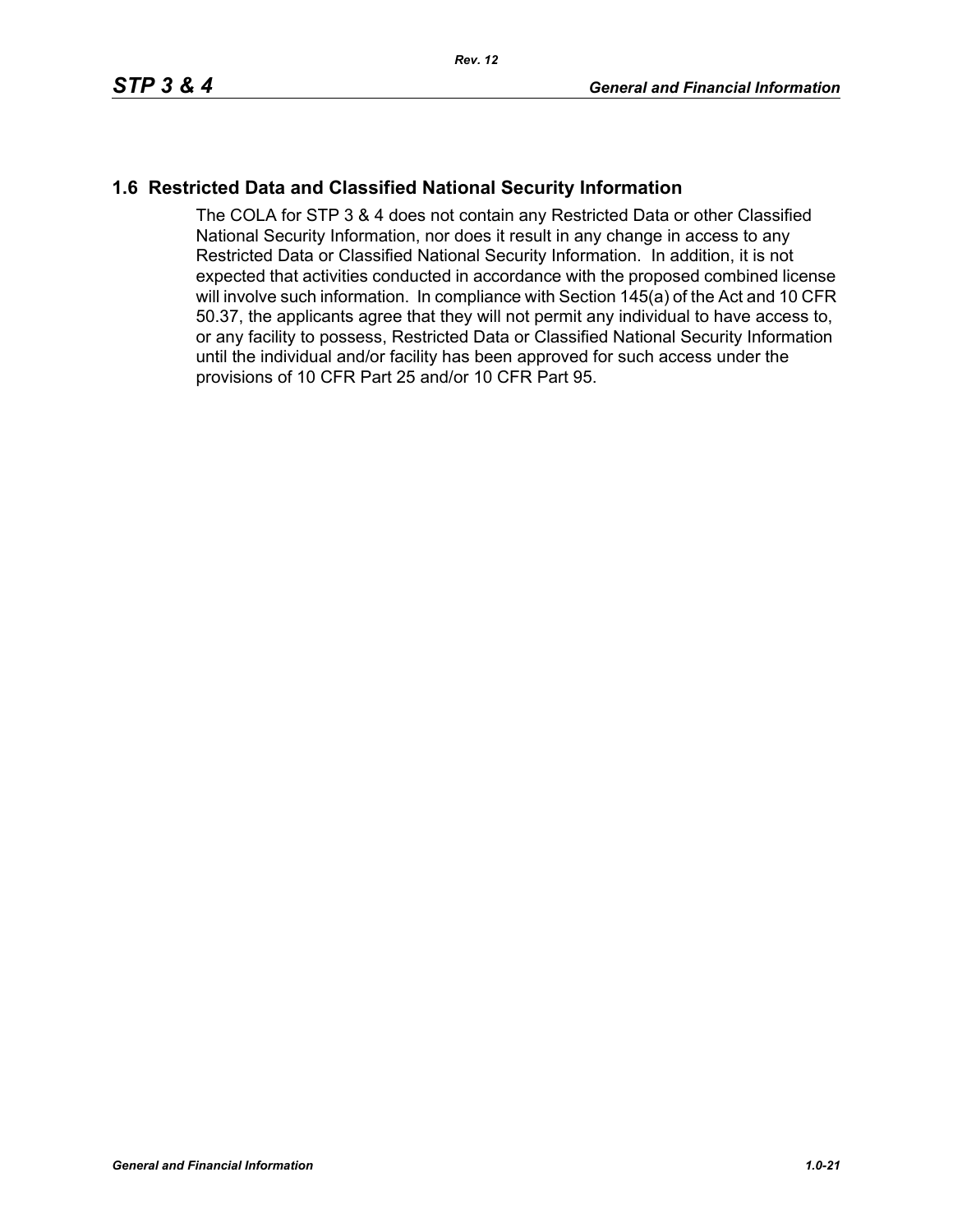| <b>Nuclear Innovation North America LLC</b><br>122 West Way<br>Suite 405<br>Lake Jackson, Texas 77566 |                                                   |                      |
|-------------------------------------------------------------------------------------------------------|---------------------------------------------------|----------------------|
| <b>Contact Name</b>                                                                                   | <b>Position / Title</b>                           | <b>Citizenship</b>   |
| <b>Officers</b>                                                                                       |                                                   |                      |
| McBurnett, Mark                                                                                       | Chief Executive Officer and Chief Nuclear Officer | <b>United States</b> |
| <b>Directors</b>                                                                                      |                                                   |                      |
| Wilson, Denise                                                                                        | Manager                                           | <b>United States</b> |
| Okamura, KiyoshiHatazawa,<br>Mamoru                                                                   | Manager                                           | Japan                |

#### **Table 1.2-1 Officers and Directors of Nuclear Innovation North America LLC**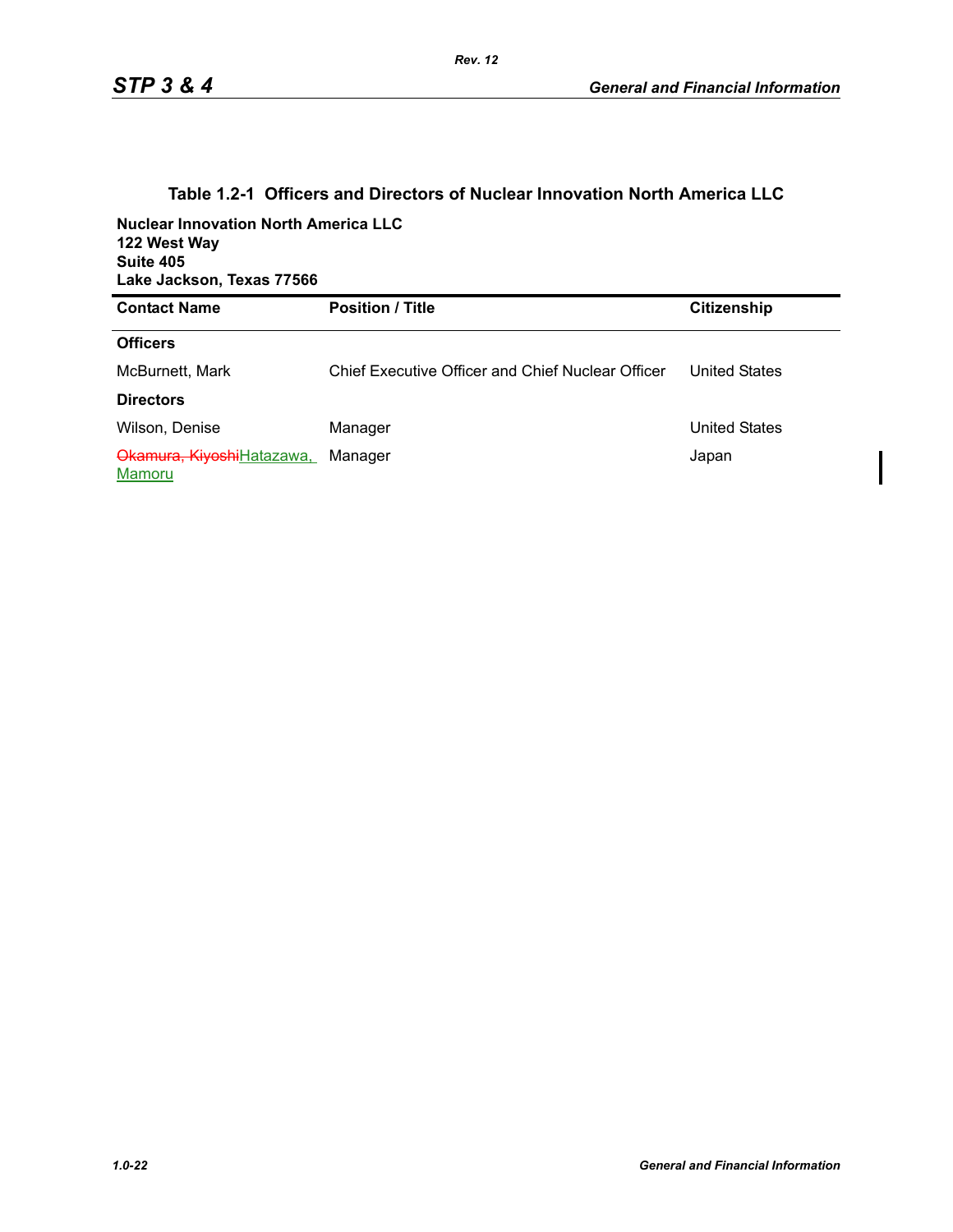| Table 1.2-2 Officers and Directors of NRG Energy, Inc. |  |  |  |  |  |  |
|--------------------------------------------------------|--|--|--|--|--|--|
|--------------------------------------------------------|--|--|--|--|--|--|

| NRG Energy, Inc.<br>211 Carnegie Center<br>Princeton, NJ 08540 |                                                                                   |                            |
|----------------------------------------------------------------|-----------------------------------------------------------------------------------|----------------------------|
| <b>Contact Name</b>                                            | <b>Position / Title</b>                                                           | Citizenship                |
| <b>DIRECTORS</b>                                               |                                                                                   |                            |
| Abraham, Spencer                                               | Director                                                                          | US                         |
| Caldwell, Kirbyjon H.                                          | Director                                                                          | US                         |
| Coben, Lawrence S.                                             | Director                                                                          | US                         |
| Cosgrove, Howard E.                                            | Director (Chairman of the Board)                                                  | US                         |
| Crane, David                                                   | Director, President, Chief Executive Officer                                      | US                         |
| Dallas, Terry G.                                               | Director                                                                          | US                         |
| Hantke, William E.                                             | Director                                                                          | US                         |
| Hobby, Paul W.                                                 | Director                                                                          | US                         |
| Muller, Edward R.                                              | Director (Vice Chairman of the Board)                                             | US                         |
| Schaumburg, Anne C.                                            | <b>Director</b>                                                                   | US                         |
| Silverstein, Evan J.                                           | Director                                                                          | US                         |
| Weidemeyer, Thomas H.                                          | Director                                                                          | US                         |
| Young, Walter                                                  | Director                                                                          | US                         |
| <b>OFFICERS</b>                                                |                                                                                   |                            |
| Andrews, Kirkland B.                                           | Executive Vice President, Chief Financial Officer                                 | US                         |
| Chillemi, John                                                 | Senior Vice President and Regional President, West                                | <b>US</b>                  |
| Curci, Brian                                                   | <b>Corporate Secretary</b>                                                        | US-                        |
| Davis, William Lee                                             | Executive Vice President and Regional President, <b>East Northeast</b>            | <b>US</b>                  |
| Dehne, Tanuja M.                                               | Senior Vice President and Chief Administrative Officeref Staff                    | US                         |
| Dickenson, Sicily Keane,<br>Daniel M.                          | Senior Vice President and Chief Marketing OfficerCorporate Tax-<br><b>Officer</b> | US                         |
| Doyle, Thomas P.                                               | President and Chief Executive Officer, NRG Renew                                  | US                         |
| Garcia, Gary                                                   | Senior Vice President, Treasurer                                                  | <b>US</b>                  |
| Gaudette, Robert J.                                            | <b>Senior Vice President Sup, NRG Business Solutions</b>                          | US                         |
| Gros, Thomas D.                                                | President, NRG Distributed Generation                                             | US                         |
| Gutierrez, Mauricio                                            | Executive Vice President, Chief Operating Officer                                 | US                         |
| Helfer, Patti                                                  | <b>Executive Vice President and Chief Administrative Officer</b>                  | ₩                          |
| Hill, David R.                                                 | <b>Executive Vice President and General Counsel</b>                               | US                         |
| Killinger, Elizabeth                                           | President, NRG Retail                                                             | US                         |
| McBee, SteveMackey, Glen-                                      | President and CEO NRG HomeChief Risk Officer                                      | <b>US<del>Canada</del></b> |
| Pegler, Kelcy Jr. Moser,<br>Christopher S.                     | President, NRG Home Solar Senior Vice President, Commercial-<br><b>Operations</b> | US                         |
| Ragan, John                                                    | Executive Vice President and Regional President, Gulf Coast                       | <b>US</b>                  |
| Sotos, Christopher S.                                          | Senior Vice President, Strategy & Mergers and Acquisitions                        | US                         |
| Stark, Ronald B.                                               | <b>Vice President and Chief Accounting Officer</b>                                | <b>US</b>                  |
| Wallace, Jennifer                                              | Sup, Human Resources                                                              | US                         |
| Wilson, Denise                                                 | Executive Vice President and President, New Business                              | US                         |

 $\blacksquare$  $\blacksquare$  $\mathbf I$ 

 $\blacksquare$ 

 $\mathbf{I}$ 

 $\blacksquare$ 

 $\blacksquare$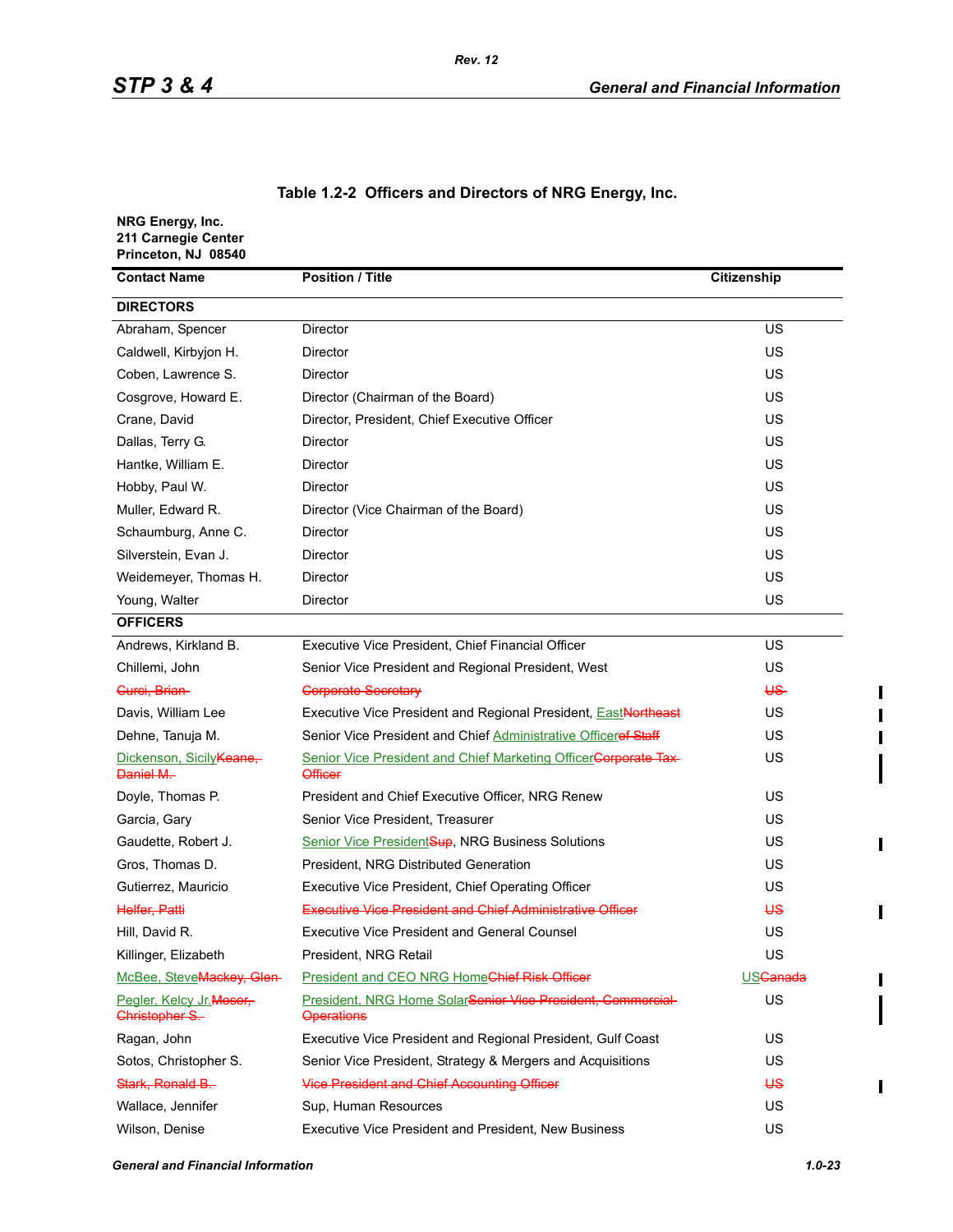#### **Table 1.2-3 Officers and Directors of NINA Texas 3 LLC, NINA Texas 4 LLC, and their Parent Companies**

**Nuclear Innovation North America Investments LLC NINA Texas 3 LLC NINA Texas 4 LLC 122 West Way Suite 405 Lake Jackson, Texas 77566**

| <b>Name</b>     | <b>Position</b>                                   | Citizenship          |
|-----------------|---------------------------------------------------|----------------------|
| McBurnett, Mark | Chief Executive Officer and Chief Nuclear Officer | <b>United States</b> |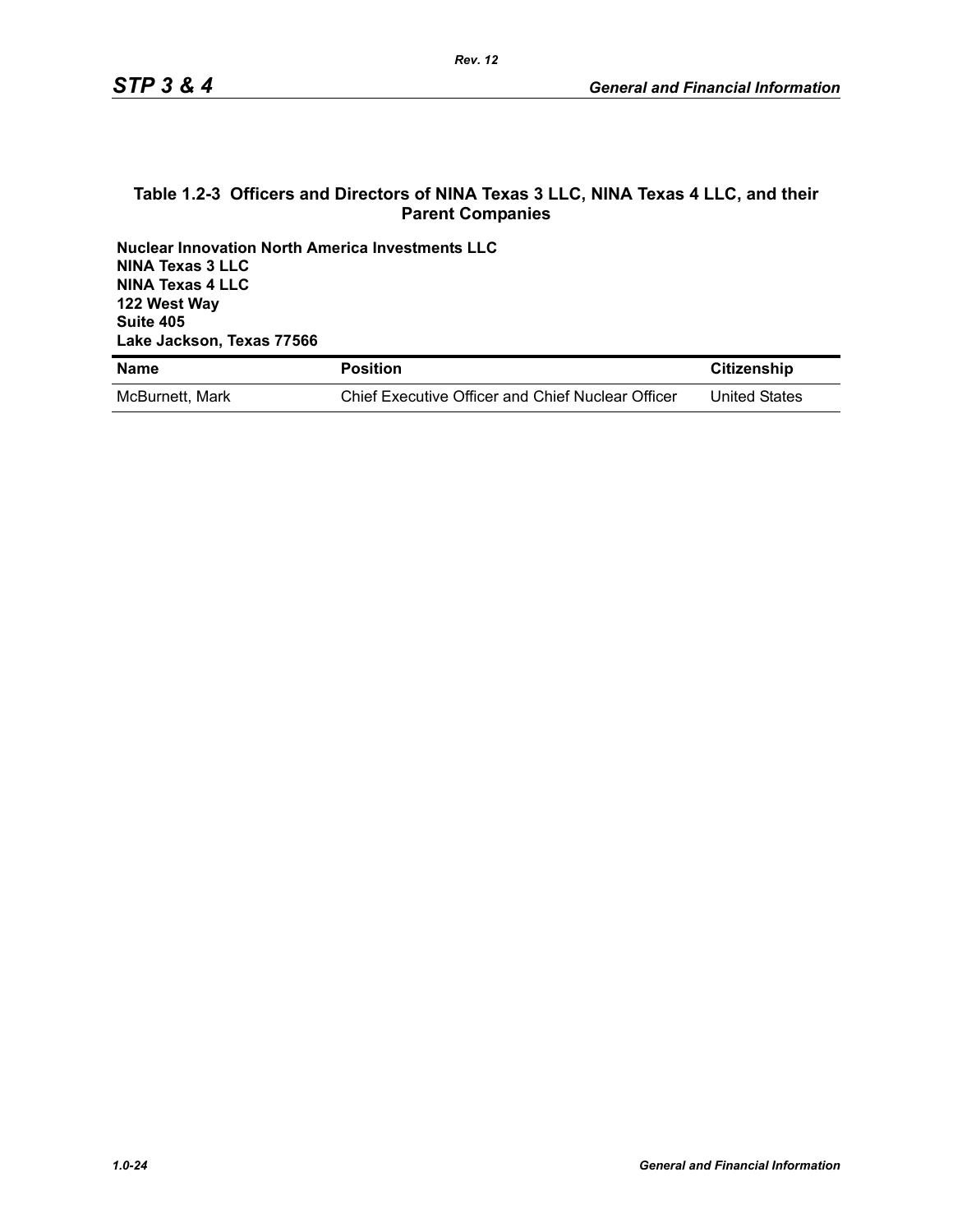# **Table 1.2-4 Trustees and Senior Executive Team of CPS Energy**

**City Public Service Board of San Antonio, Texas (CPS Energy) P.O. Box 1771 San Antonio, Texas 78296**

| <b>Name</b>                 | <b>Position</b>                             | Citizenship |
|-----------------------------|---------------------------------------------|-------------|
| Chavez, Nora W.             | Vice Chair, TrusteeChair, Board of Trustees | <b>US</b>   |
| Kelley, Edward              | <b>Trustee</b> Vice Chair, Trustee          | <b>US</b>   |
| Guevara, Homer              | <b>Chair, Board of Trustees Trustee</b>     | <b>US</b>   |
| Howard, Derrick             | Trustee                                     | US          |
| Taylor, Ivy R.              | Mayor; ex-officio Trustee                   | <b>US</b>   |
| Beneby, Doyle               | President and CEO                           | US          |
| Shellman, Carolyn E.        | Exec VP; Gen Counsel                        | US          |
| Gold-Williams, Paula Y.     | Exec VP; CFO                                | <b>US</b>   |
| LeBlanc-Burley, Jelynne     | Exec VP                                     | US          |
| Eugster, Cris               | Exec VP                                     | US          |
| Barham, Paul S.             | Senior VP                                   | US          |
| Herbst, David               | Senior VP                                   | US          |
| Almaraz, Frank              | Senior VP                                   | US          |
| Sarich, Greg                | Senior VP                                   | US          |
| Benedict, John              | Senior-VP                                   | US          |
| Smith, Raidford             | <b>VP</b>                                   | US          |
| Garza, Rudy                 | <b>VP</b>                                   | US          |
| Locke, JustinSaucedo, Jenna | <b>VP</b>                                   | <b>US</b>   |
| Lewis, Lisa                 | <b>VP</b>                                   | US          |
| Garcia, Maria               | <b>VP</b>                                   | US          |
| Real, Les                   | $\mathsf{H}$                                | <b>US</b>   |
| Baston, Phyllis             | <b>VP</b>                                   | US          |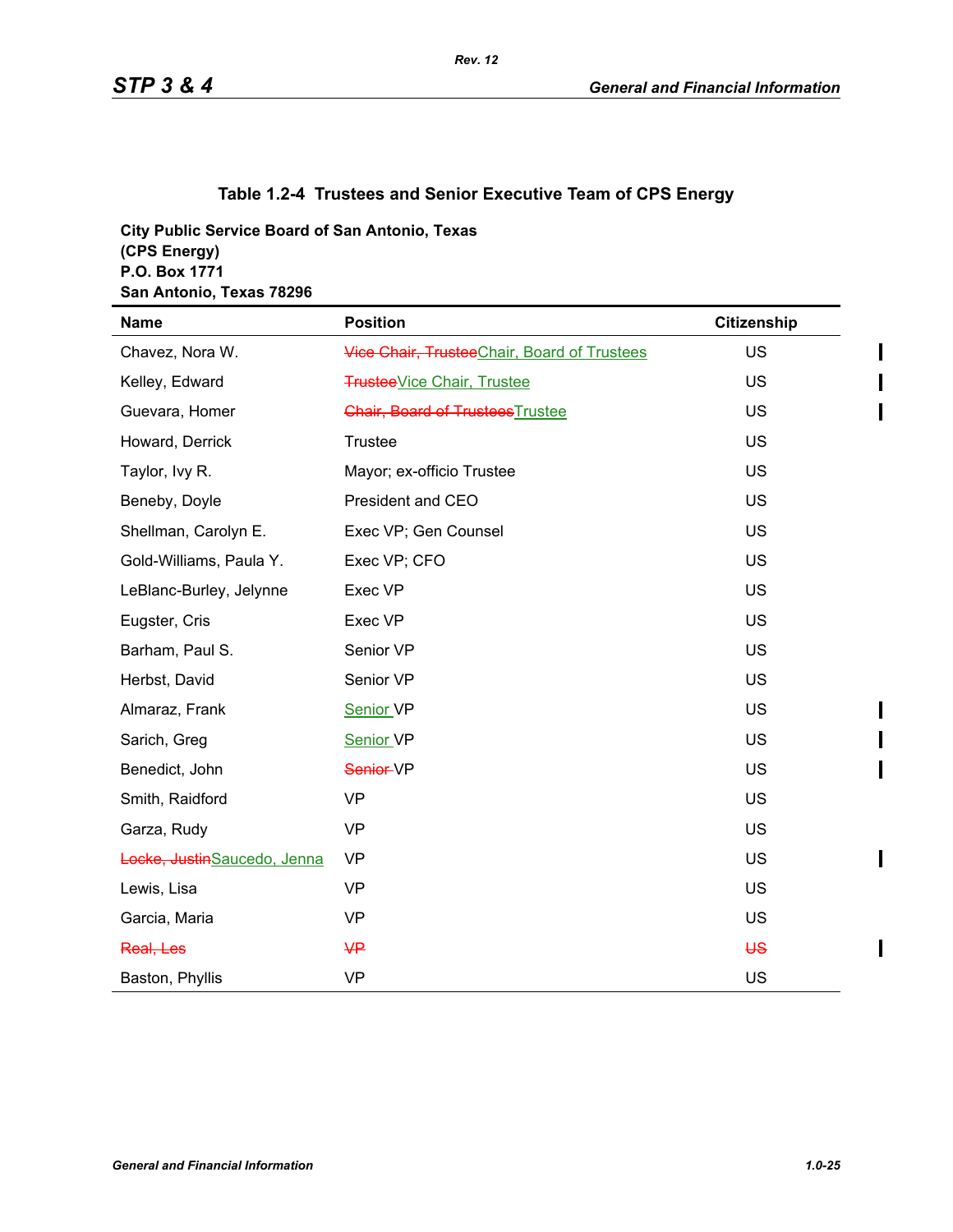$\mathbf I$  $\overline{\mathbf{I}}$ 

# **Table 1.2-5 Officers and Directors of STP Nuclear Operating Company**

| <b>STP Nuclear Operating Company</b> |
|--------------------------------------|
|--------------------------------------|

| <b>Name</b>      | <b>Position</b>                                 | <b>Citizenship</b> |
|------------------|-------------------------------------------------|--------------------|
| Mele, Cheryl     | <b>Director</b>                                 | US                 |
| Ragan, John      | <b>Director</b>                                 | US                 |
| Blaylock, Larry  | Director                                        | US                 |
| Koehl, Dennis    | President & CEO and Exec. V.P. & CNO            | US                 |
| Harrison, George | <b>GFO</b> Exec. V.P. & Chief Financial Officer | US                 |
| Capristo, Also   | Exec. V.P. & Chief Administrative Officer       | US                 |
| Powell, Tim      | <del>VP. Site</del>                             | <del>US</del>      |
| Rencurrel. Dave  | Senior Vice President                           | US-                |
| Nemeth, Peter    | <b>Board Secretary</b>                          | US                 |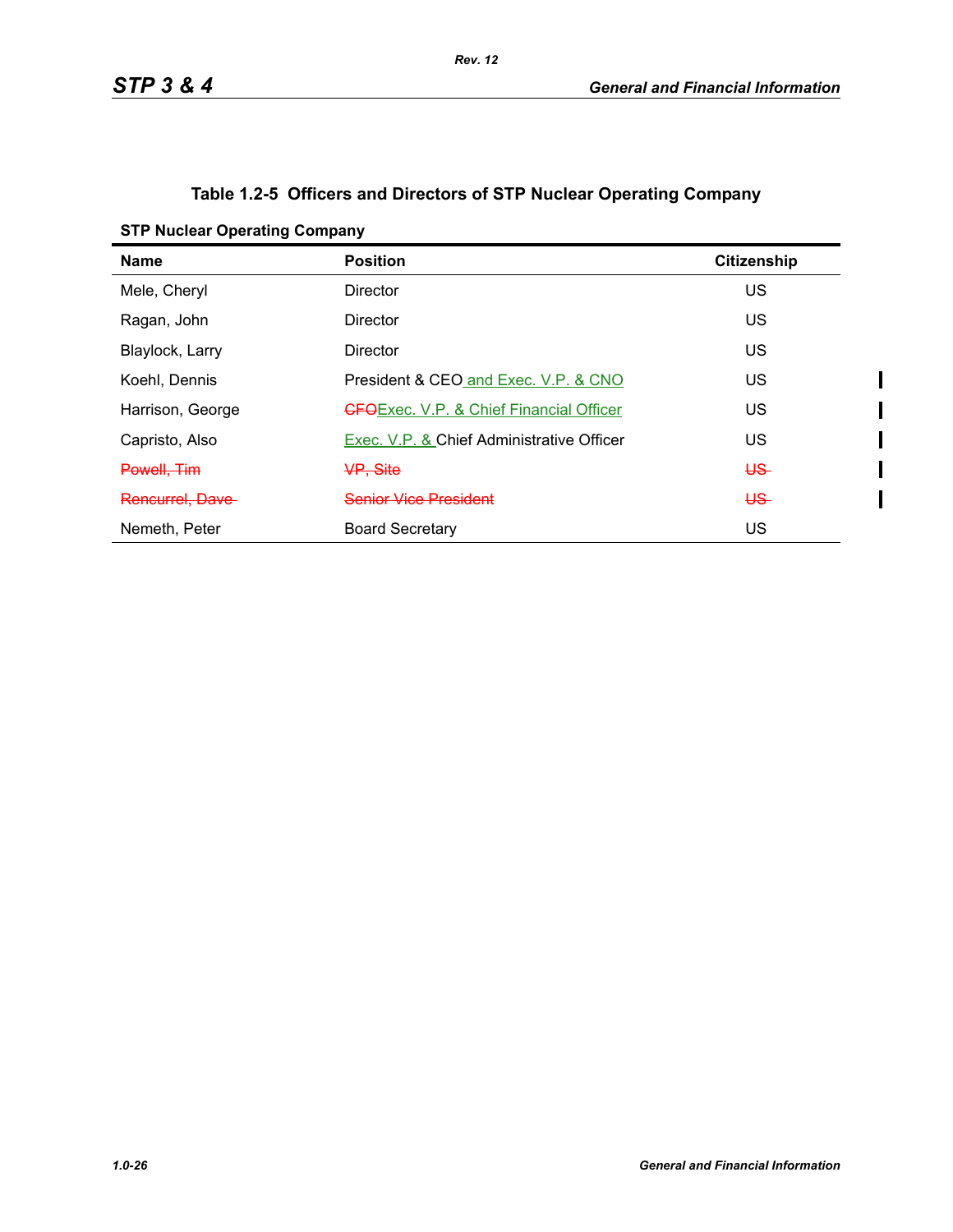#### **Table 1.2-6 Officers and Directors of Texas Genco**

**Texas Genco Holdings, Inc. 211 Carnegie Center**

| Princeton, NJ 08540 |                              |                      |
|---------------------|------------------------------|----------------------|
| <b>Name</b>         | <b>Position / Title</b>      | Citizenship          |
| <b>Officers</b>     |                              |                      |
| O'Hara, Christopher | Vice President and Secretary | <b>United States</b> |
| Ragan, John         | President                    | <b>United States</b> |
| Garcia, Gary        | Vice President and Treasurer | <b>United States</b> |
| Taylor, Howard      | Vice President               | <b>United States</b> |
| Keane, Daniel M.    | Vice President               | <b>United States</b> |
| <b>Directors</b>    |                              |                      |
| O'Hara, Christopher | Director                     | <b>United States</b> |
| Ragan, John         | <b>Director</b>              | <b>United States</b> |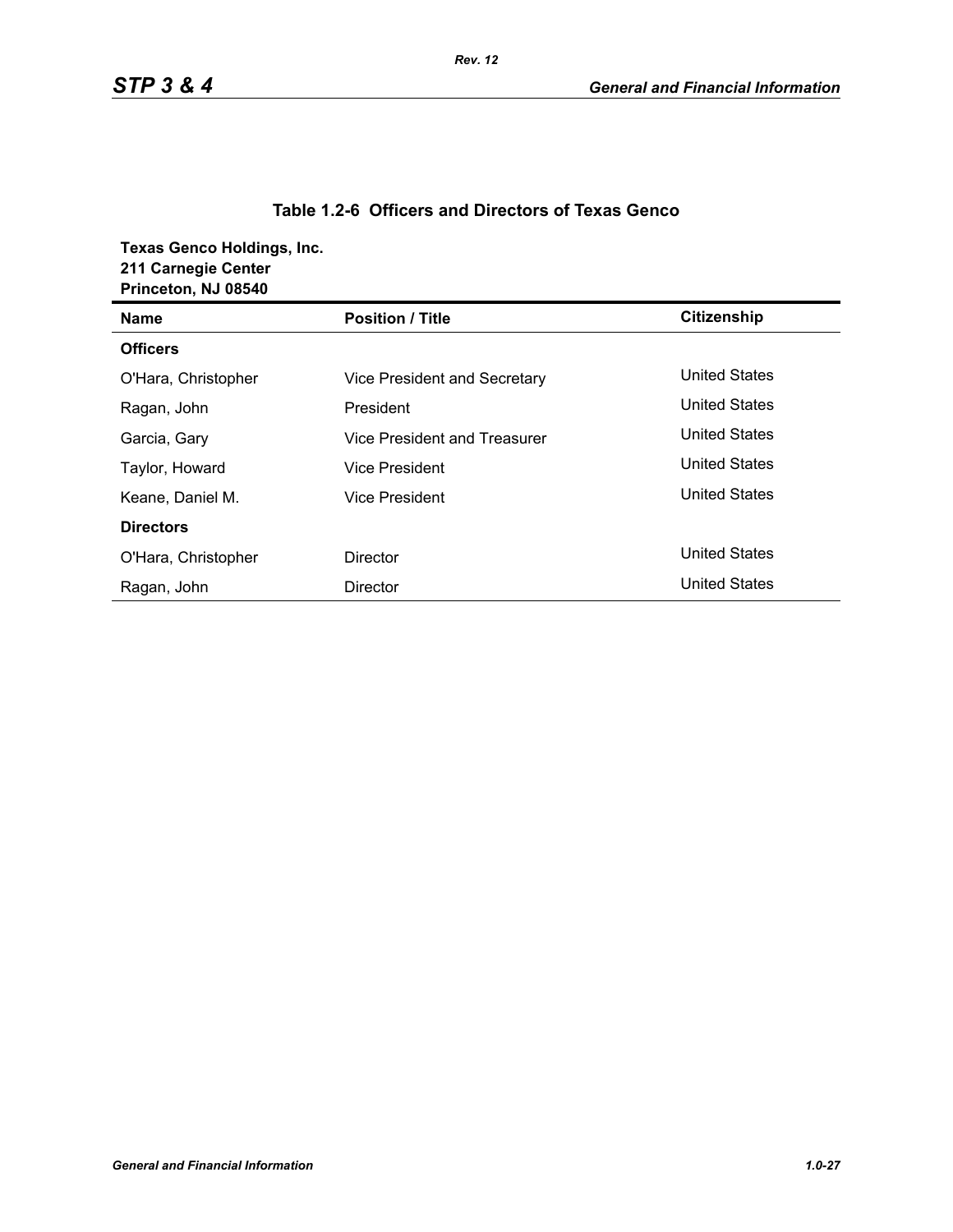| Organization                                  | Contact                                  | <b>Phone</b>                 | Fax                          | E-mail                                                     |
|-----------------------------------------------|------------------------------------------|------------------------------|------------------------------|------------------------------------------------------------|
| <b>Bay City Tribune</b>                       | Mike Reddell                             | 979-245-5555                 | 979-244-5908                 | news@baycitytribune.com<br>mike.reddell@baycitytribune.com |
| Victoria Advocate                             | <b>Allison Miles</b>                     | 361-580-6511                 | 361-574-1220                 | amiles@vicad.com                                           |
| Matagorda Advocate                            | Adriana Acosta<br>Sandra Hudgeons        | 979-244-1330                 | 979-244-1708                 | aacosta@vicad.com<br>shudgeons@vicad.com                   |
| <b>Brazosport Facts</b>                       | Nathaniel Lukefahr                       | 979-237-0151                 | 979-265-7885                 | nathaniel.lukefahr@thefacts.com<br>news@thefacts.com       |
| El Campo Leader-News                          | Chris Barbee                             | 979-543-3363                 | 979-543-0097                 | cbarbee@leader-news.com                                    |
| Palacios Beacon                               | <b>Nick West</b><br><b>Bert West</b>     | 361-972-3009                 | 361-972-2610                 | palaciosbeacon@gmail.com<br>bert palaciosbeacon@gmail.com  |
| <b>Houston Chronicle</b>                      | <b>Tom Fowler</b><br>Laura Goldberg      | 713-220-7171                 | 713-220-6806                 | tom.fowler@chron.com<br>laura.goldberg@chron.com           |
| Austin American<br>Statesman                  | Kathy Warbelow                           | 512-912-3500                 | 512-445-3971                 | kwarbelow@statesman.com                                    |
| Corpus Christi Caller Times Fanny S. Chirinos |                                          | 361-886-3759                 | 361-886-3732                 | chirinosf@caller.com                                       |
| San Antonio Express News                      | <b>City Desk</b><br>Craig Thomason       | 210-250-3000<br>210-250-3244 | 210-250-3105<br>210-250-3232 | citydesk@express-news.net<br>cthomason@express-news.net    |
| <b>Associated Press</b>                       | Mike Graczyk                             | 281-872-8900                 | 281-872-9988                 | mgraczyk@ap.org                                            |
| <b>Houston Business Journal</b>               | <b>Bill Schadewald</b>                   | 713-395-9634                 | 713-968-8025<br>713-963-0482 | bschadewald@bizjournals.com                                |
| Wall St. Journal                              | Angel Gonzalez                           | 713-547-9214                 | 713-547-9228                 | angel.gonzalez@dowjones.com                                |
| Reuters                                       | Eileen O'Grady<br>Eileen Moustakis       | 713-210-8522<br>646-223-6074 | 646-223-6079                 | eileen.ogrady@reuters.com<br>eileen.moustakis@reuters.com  |
| Dow Jones                                     | <b>Michael Rieke</b><br>Kristen McNamara | 713-227-5440<br>201-938-2061 | 713-547-9234                 | kristen.mcnamara@dowjones.com                              |
| Nuc Net                                       | John Shepherd                            | +41-58-286-6111              | +41-58-286-6845              | john.shepherd@worldnuclear.org                             |
| <b>Nucleonics Week</b>                        | Jenny Weil<br>Elaine Hiruo               | 202-383-2170<br>202-383-2163 | 202-383-2125                 | jenny_weil@platts.com<br>elaine_hiruo@platts.com           |
| <b>Nuclear News</b>                           | <b>Rick Michal</b>                       | 708-579-8244                 | 708-352-6464                 | rmichal@ans.org                                            |
| Nuclear Plant Journal                         | Newal Agnihotri<br>Michelle Gaylord      | 630-858-6161                 | 630-858-8787                 | newal@goinfo.com<br>michelle@goinfo.com                    |
| <b>Nuclear Engineering</b><br>International   | Will Dalrymple                           | +44-20-8269-<br>7773         | +44-20-8269-<br>7804         | wdal@neimagazine.com                                       |
| <b>NEI</b>                                    | Scott Peterson<br><b>Steve Kerekes</b>   | 202-739-8044<br>202-739-8073 | 202-785-4113                 | jsp@nei.org<br>sck@nei.org                                 |
| <b>Power Engineering</b>                      | David Wagman                             | 918.831.9866                 |                              | pe-editor@pennwell.com                                     |
| KIOX/KXGJ 96.9 FM                             | R. Zillarreal                            | 713-315-3400                 |                              | rzillarreal@lbimedia.com                                   |
| <b>KMKS 102.5 FM</b>                          | Kay/Larry Sandlin                        | 979-244-4242                 | 979-245-0107                 | kmks@kmks.com                                              |
| KTRH AM 740                                   | Bryan Erickson                           | 713-212-8812                 | 713-212-8957                 | bryanerickson@clearchannel.com                             |
| <b>KUHF 88.7 FM</b>                           | Robert Stevenson                         | 713-743-0887                 | 713-743-1818                 | bstevenson@kuhf.org                                        |
| <b>KZRC 92.5 FM</b>                           | Ernie Cunnar                             | 979-323-7771                 | 708-671-1202                 | KZRC@KZRC.com                                              |

# **Table 1.2-7 Trade and News Publications**

*Rev. 12*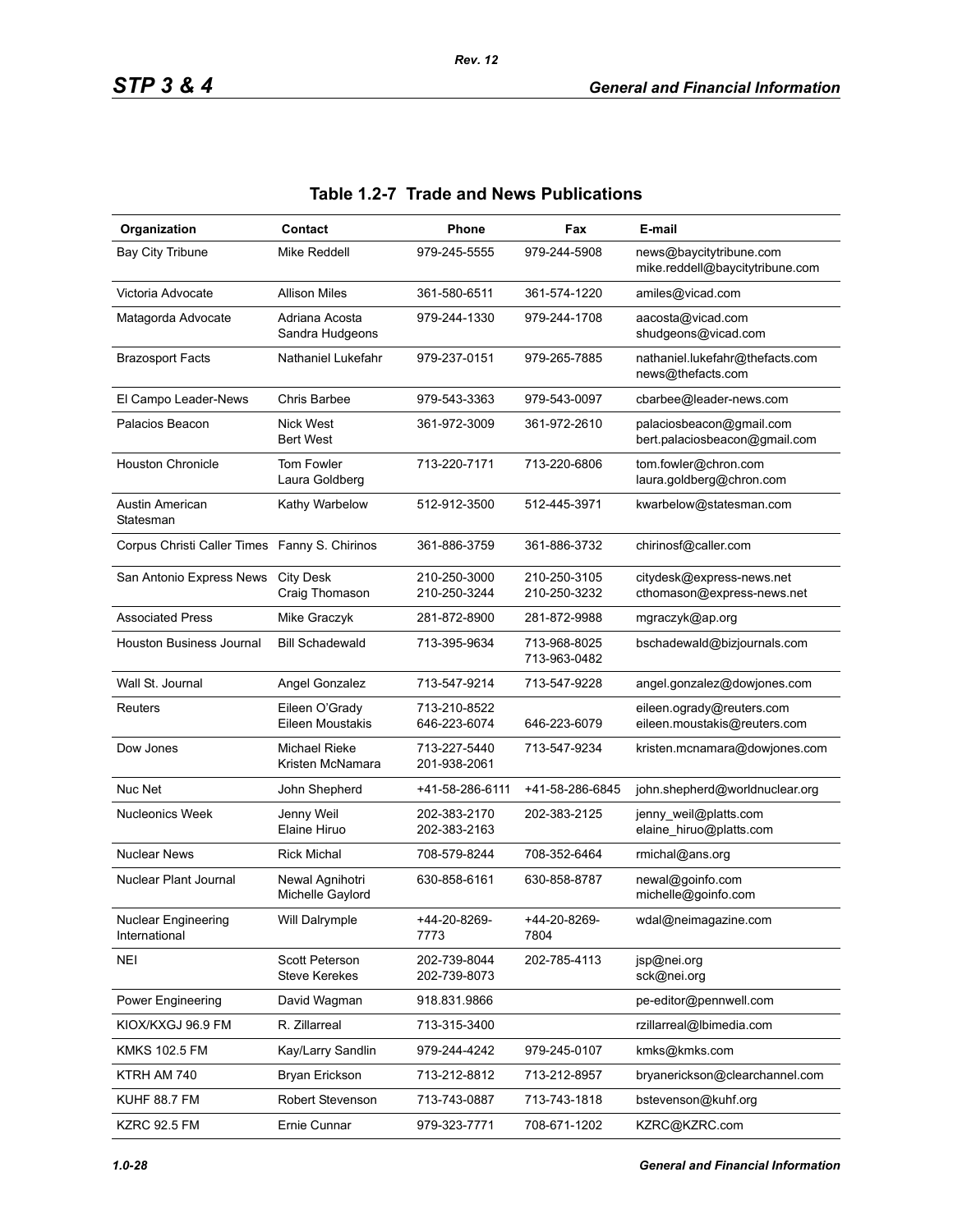| Organization                          | Contact            | <b>Phone</b> | <b>Fax</b>   | E-mail                  |
|---------------------------------------|--------------------|--------------|--------------|-------------------------|
| KAVU TV (Victoria Ch. 25)             | Don Bradley        | 361.575.2500 | 361.575.2255 |                         |
| KHOU TV (CBS 11)                      | <b>Bill Bishop</b> | 713-521-4388 | 713-521-4381 | news@khou.com           |
| KNWS TV 51                            |                    | 713-974-5151 | 713-974-5188 |                         |
| KPRC TV (NBC 2)                       | Ken Cockroft       | 713-778-4972 | 713-781-4930 | kcockroft@kprc.com      |
| KRIV TV (FOX 26)                      | Ruben Dominguez    | 713-479-2801 | 713-479-2859 | newsdesk@fox26.com      |
| KTRK TV (ABC 13)                      | Dave Strickland    | 713-663-4501 | 713-663-4648 | dave.strickland@abc.com |
| Northland Cable TV for<br><b>PSAs</b> | Kelly Hermenitt    | 979-543-6858 | 979-543-9501 |                         |

**Table 1.2-7 Trade and News Publications (Continued)**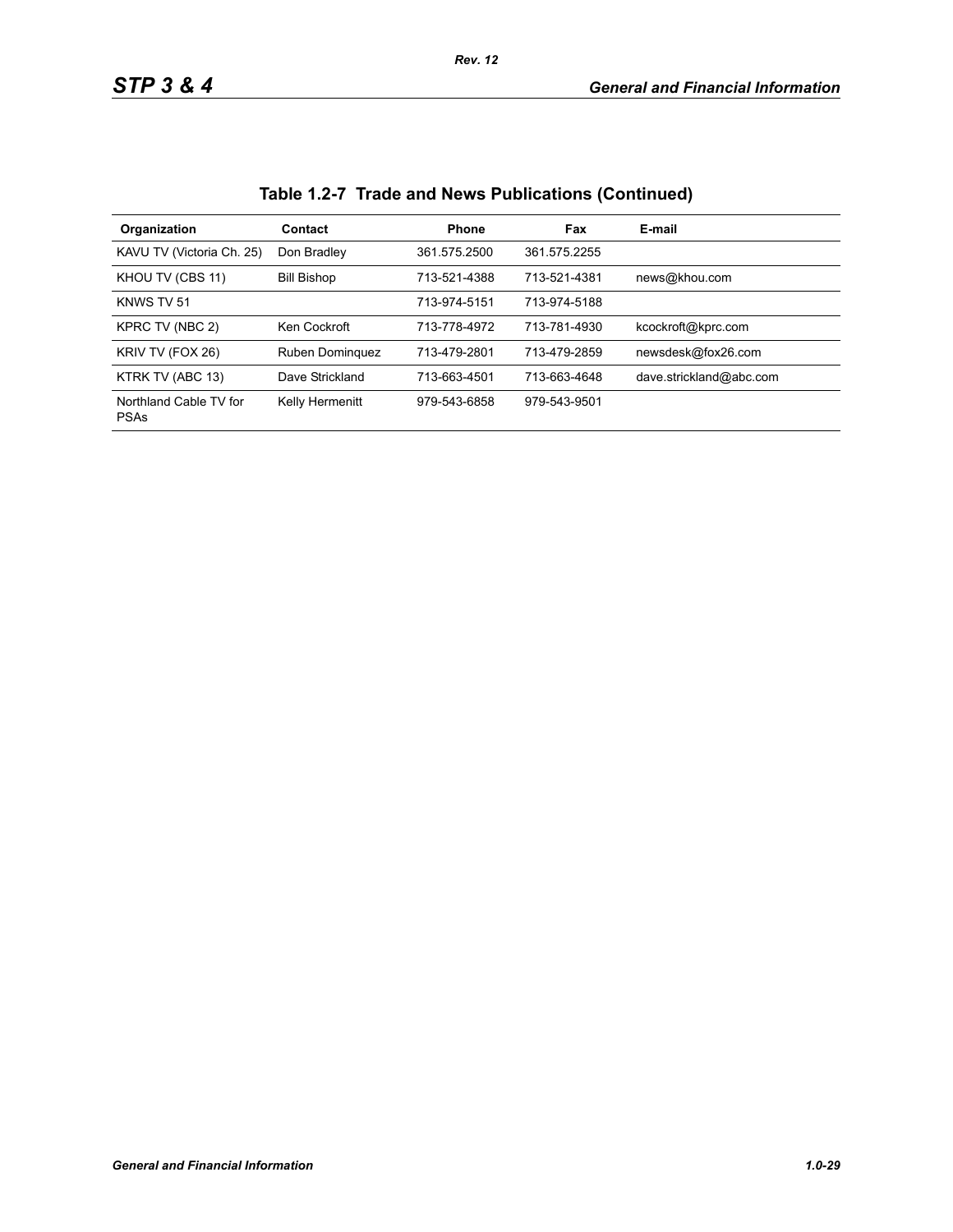*Rev. 12* 

**[s5]**

# **Table 1.3-1 Projected Total Project Costs for STP Units 3 and 4 (Proprietary)**

**FINANCIAL AND COMMERCIAL** [e5]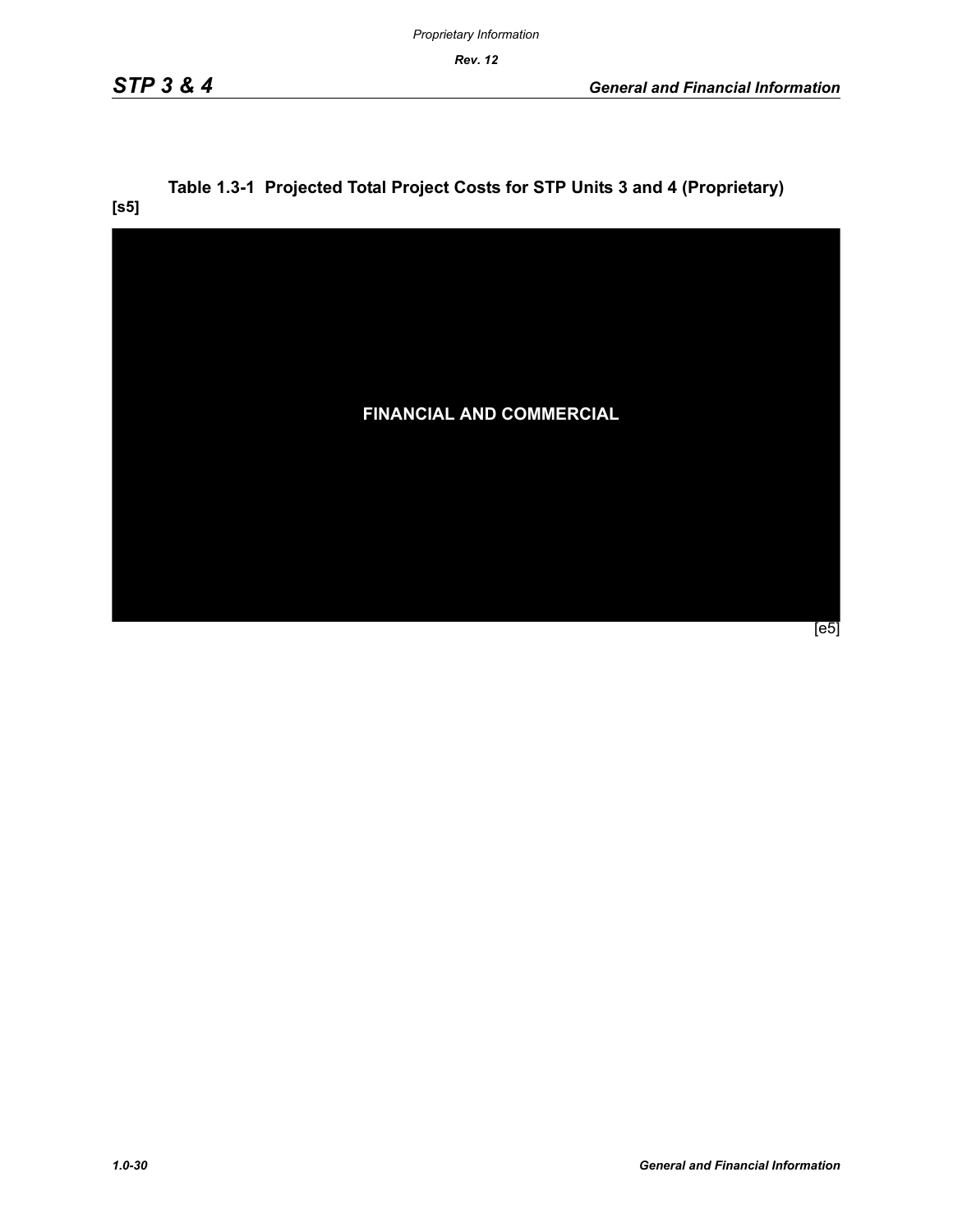*Proprietary Information*

*Rev. 12*

# **Table 1.3-2 Sources and Uses for STP Units 3 & 4 (Proprietary)1**

[s5]



 $[e5]$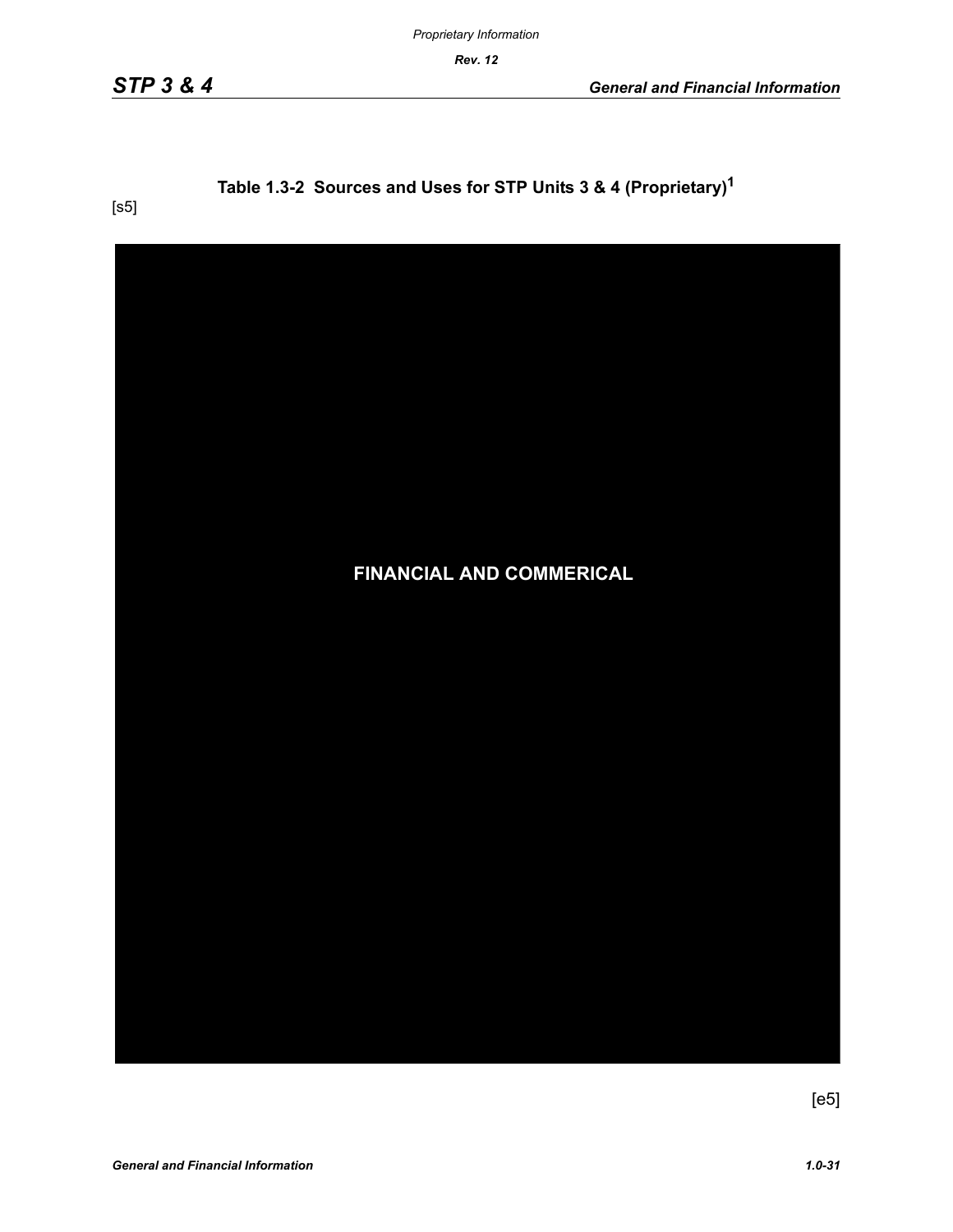*Rev. 12*

#### **Table 1.3-3 STP Units 3 & 4 O&M Costs for the First Five Years (Proprietary)** [s5]

| <b>FINANCIAL AND COMMERICAL</b> |
|---------------------------------|
|                                 |
|                                 |
|                                 |
|                                 |

[e5]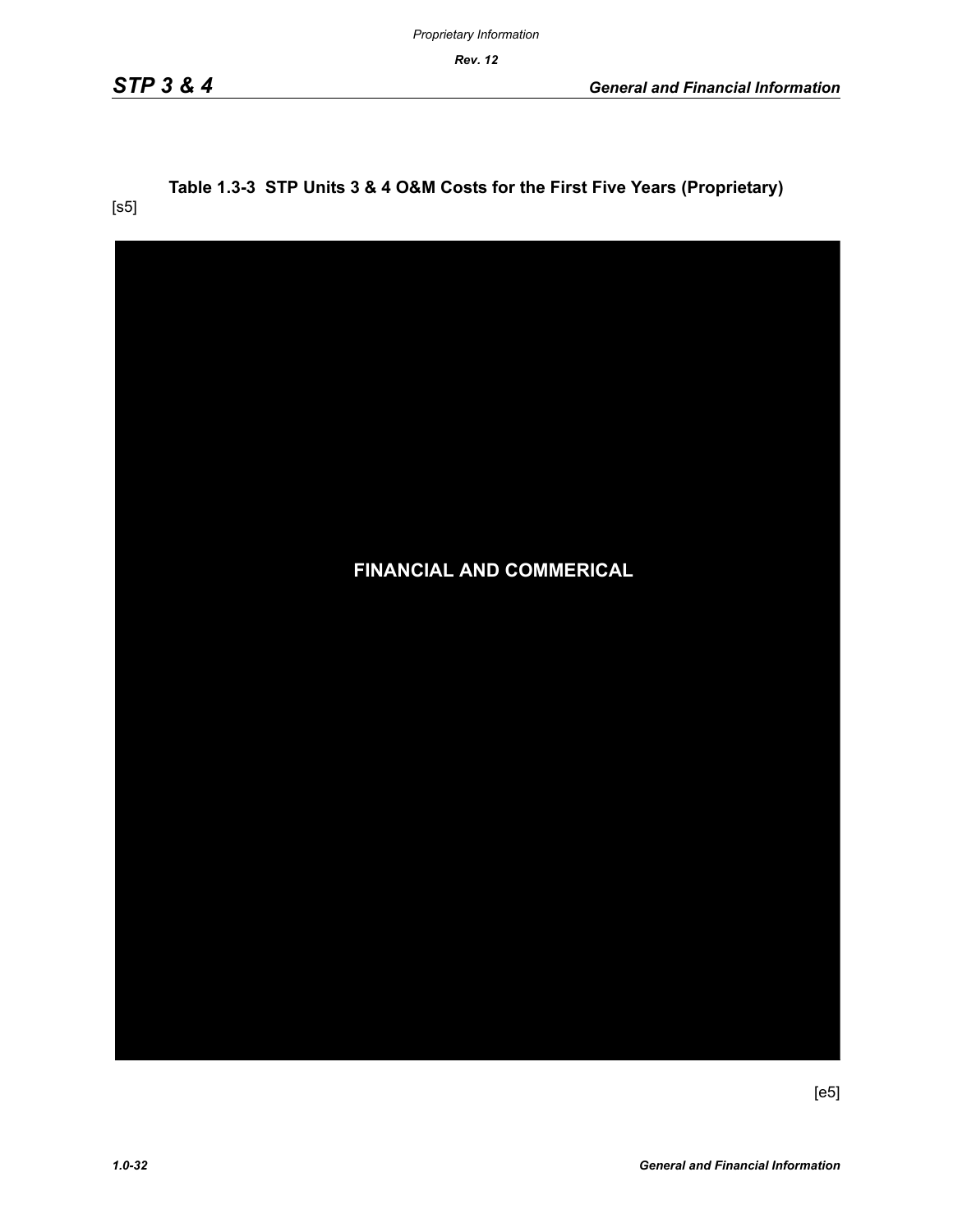*Proprietary Information*

*Rev. 12*

# **Table 1.3-4 Summary of PPA Agreements for STP Units 3 & 4 (Proprietary)**

[s5]



[e5]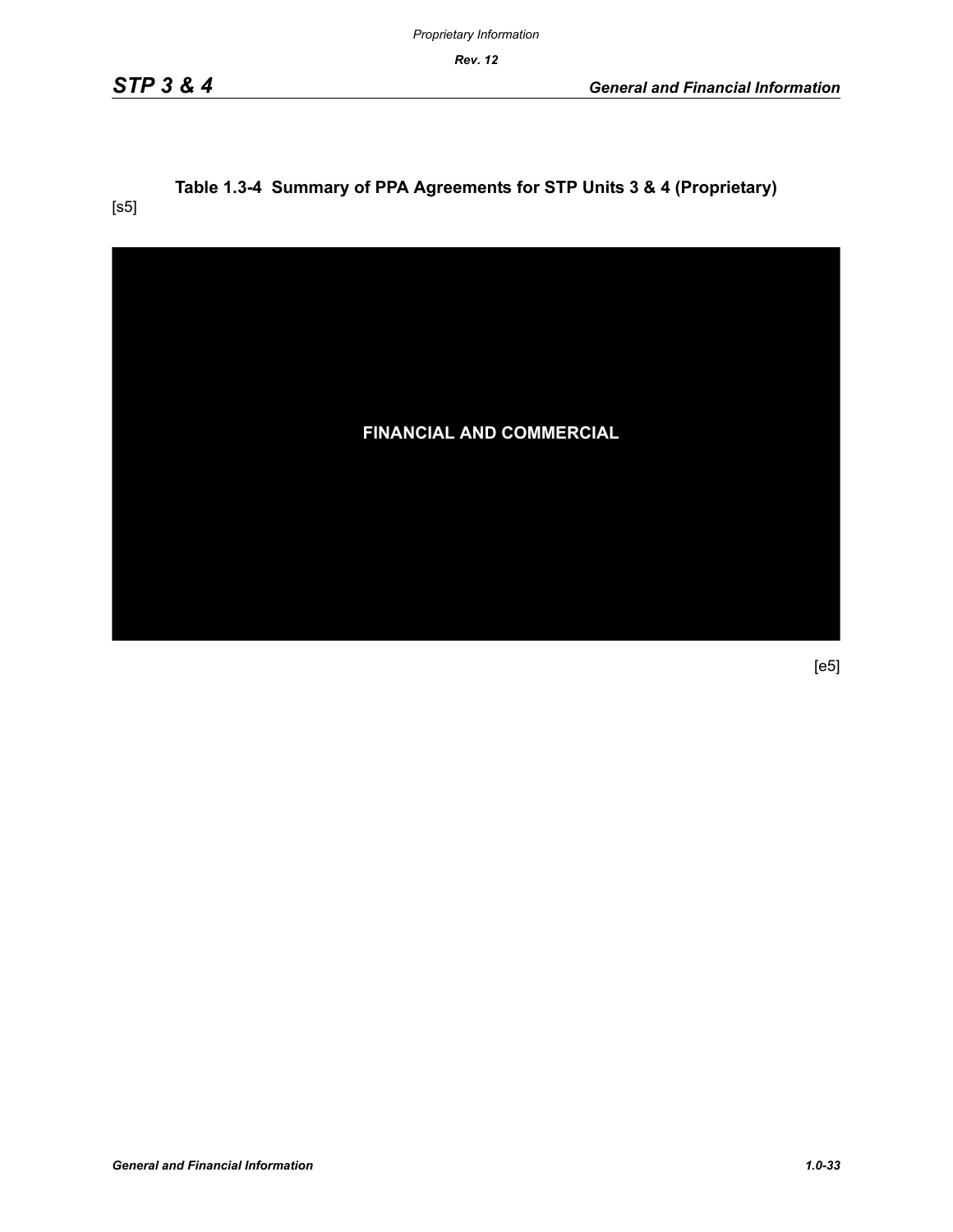#### **Table 1.4-1 Report and Certification Regarding Decommissioning Funding Assurance**

The following reports the calculation of the formula amount as of December 31, 2009 for each of the two nuclear powered generating plants designated as STP 3 & 4, calculated in accordance with the provisions of 10 CFR 50.75(c) and the guidance provided in NUREG-1307, Rev. 13.

| <b>ESCALATION FACTOR</b>      | Labor                       | Energy                                                      |                                   | Waste<br>(Waste Vendor) |  |
|-------------------------------|-----------------------------|-------------------------------------------------------------|-----------------------------------|-------------------------|--|
| $(0.65L + 0.13E + 0.22B)$     | South Regional Data         | Power                                                       | Fuel                              | Barnwell (100%)         |  |
|                               | $L = 4Q$ 2009 / 2005        | $P = 4Q$ 2009 / 1986                                        | $F = 4Q$ 2009 / 1986              | $B = 11.198$            |  |
|                               | $(110.7 \times 1.98 / 100)$ | 187.1 / 114.2                                               | 197.7 / 82                        |                         |  |
|                               | 110.7                       | 1.638                                                       | 2.41098                           |                         |  |
|                               |                             | $E = (0.54P + 0.46F)$                                       |                                   |                         |  |
|                               |                             | $E = (0.54 \times 1.638) + (0.46 \times 2.41098)$<br>1.9938 |                                   |                         |  |
|                               | 2.192                       |                                                             |                                   | 11.198                  |  |
| $0.65L + 0.13E + 0.22B$ =     | $0.65 \times 2.192$         | $\ddot{}$                                                   | $0.13 \times 1.9938$<br>$\ddot{}$ | $0.22 \times 11.198$    |  |
| $(L + E + B) =$               | 1.4248                      | $\ddot{}$                                                   | 0.259194<br>+                     | 2.46356                 |  |
| <b>Escalation Factor =</b>    | 4.1474578                   |                                                             |                                   |                         |  |
| <b>Total Escalated Cost =</b> | \$135,000,000               | x 4.1474578                                                 | \$559,906,800<br>Ξ                |                         |  |

#### **NRC MINIMUM CALCULATION (4Q 2009) REACTOR TYPE / BASE COST BWR \$135,000,000**

The plant owners will annually adjust the minimum formula amount calculation in accordance with 10 CFR 50.75(b)(2).

The plant owners hereby certify that, no later than 30 days after the Commission publishes a notice in the *Federal Register* under 10 CFR 52.103(a), they will provide decommissioning funding assurance using the methods in accordance with 10 CFR 50.75(e)(1), as described in COLA Part 1, Section 1.4, or as otherwise permitted by 10 CFR 50.75(e)(1) after having provided prior written notice to the NRC Staff of any proposed change(s) in the method of providing decommissioning funding assurance.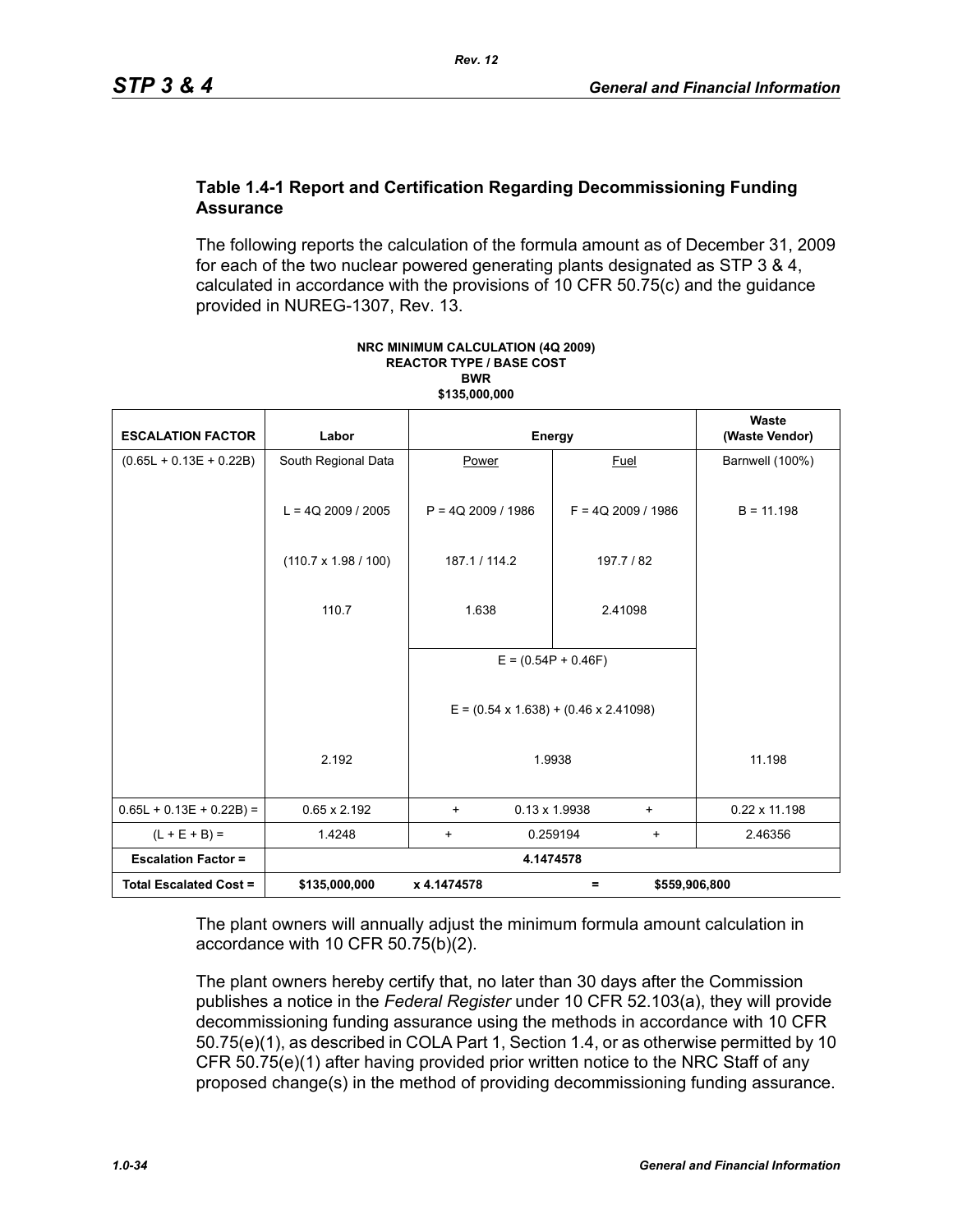#### **Table 1.4-1 Report and Certification Regarding Decommissioning Funding Assurance (cont'd)**

They further certify that they will provide such funding assurance in amounts not less the formula amount calculation. Each owner of a share in each unit will provide its *pro rata* share of the decommissioning funding assurance based upon the ratio of its percentage ownership share to the total formula amount for such unit. Taking into account credit for projected earnings on trust fund balances and annual contributions using a two percent real rate of return, as permitted by 10 CFR  $50.75(e)(1)$ , the annual funding for each plant would be expected to be in the range of \$12,000,000 per unit in current year dollars. However, the plant owners expect that actual annual contributions by CPS Energy will be established in connection with its setting of its own rates, and the actual annual contributions by NINA 3 and NINA 4 will be established in connection with proceedings to be conducted by the Public Utility Commission of Texas.

In addition, both two years and one year before the scheduled date of initial loading of fuel, and consistent the schedule required by 10 CFR 50.75(e)(3), the plant owners will submit a report updating this certification and the information provided in this report, as well as a copies of the form(s) of financial instrument(s) to be used in providing assurance of funding for decommissioning (e.g., a decommissioning trust agreement for an external sinking fund).